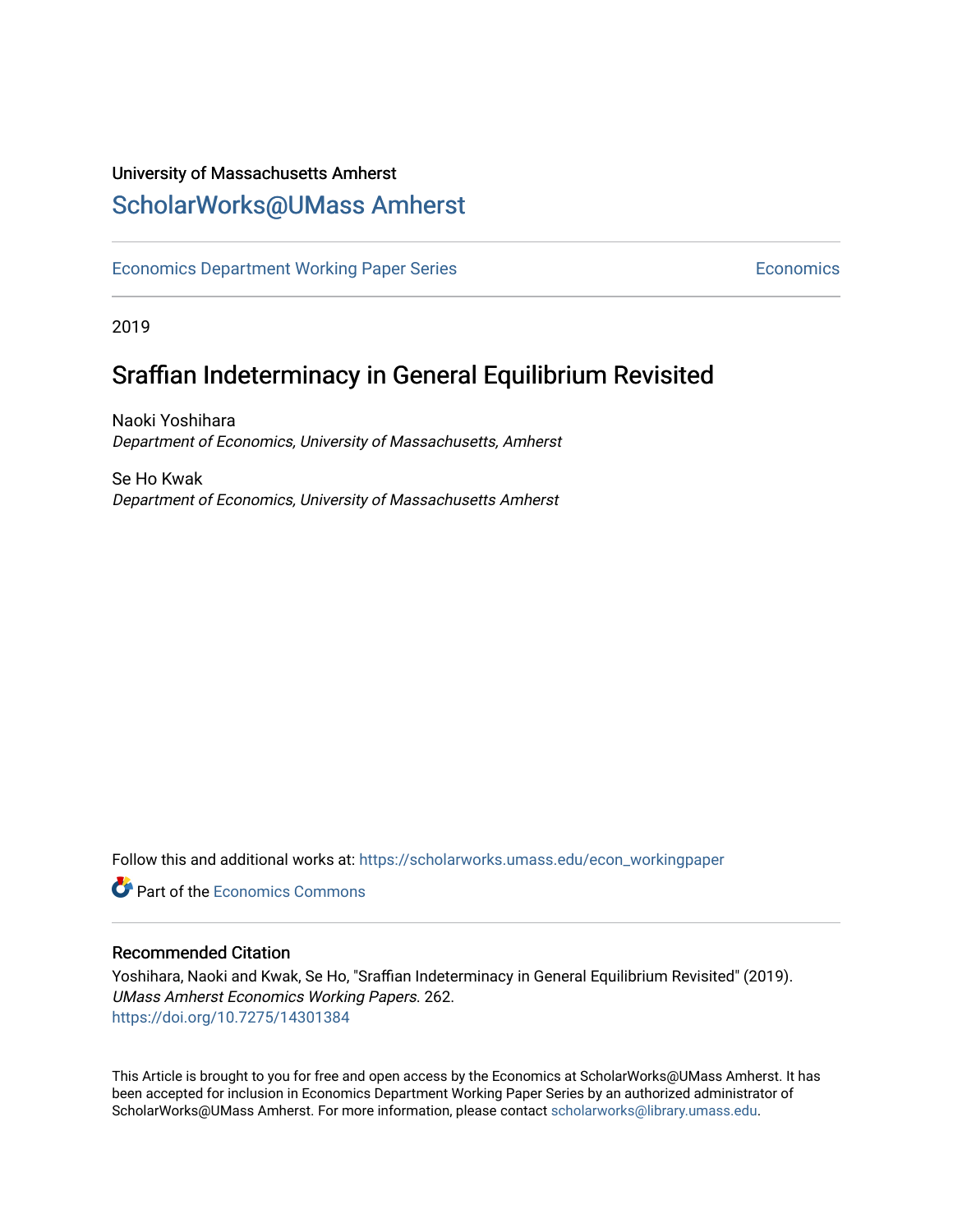# Sraffian Indeterminacy in General Equilibrium Revisited<sup>∗</sup>

Naoki Yoshihara† and Se Ho Kwak University of Massachusetts Amherst

February 28, 2019

#### Abstract

In contrast to Mandler's (1999a; Theorem 6) impossibility result about the Sraffian indeterminacy of the steady-state equilibrium, we first show that any regular Sraffian steady-state equilibrium is indeterminate in terms of Sraffa (1960) under the simple overlapping generation economy. Moreover, we also check that this indeterminacy is generic. These results are obtained by explicitly defining a simple model of overlapping generation economies with Leontief production techniques, in which we also explain the main source of the difference between our results and Mandler (1999a; section 6).

JEL Classification Code: B51, D33, D50. Keywords: Sraffian indeterminacy

### 1 Introduction

It is well-known that Sraffa's (1960) system of equilibrium price equations contains one more unknown than equation, which leads to the indeterminacy of the steady-state equilibrium. This Sraffian indeterminacy has been regarded as a basis to argue that some non-market-competitive force is indispensable to determine the factor income distribution between capital and labor, which also

<sup>∗</sup>We are specially thankful to Michael Mandler, Nobusumi Sagara, Roberto Veneziani, Kazuya Kamiya, Mamoru Kaneko, Gil Skillman, Peter Matthews, Kazuhiro Kurose, and Peter Skott for some useful discussions regarding this paper's sub ject. An earlier version of this paper was presented at ASSA 2018 and at JEA 2018. We are grateful to all the participants of the sessions where the paper was discussed, but in particular, to Enrico Bellino and Daniel Saros for their helpful comments and suggestions. The usual disclaimer applies. This work was supported by the Research Institute for Mathematical Sciences, a Joint Usage/Research Center located in Kyoto University.

<sup>†</sup>Corresponding author. Department of Economics, University of Massachusetts Amherst, Crotty Hall, Amherst, MA, 01002, USA; The Institute of Economic Research, Hitotsubashi University, Naka 2-1, Kunitachi, Tokyo 186-0004, Japan; and School of Management, Kochi University of Technology, Tosayamada, Kami-city, Kochi 782-8502, Japan, E-mail: nyoshihara@econs.umass.edu.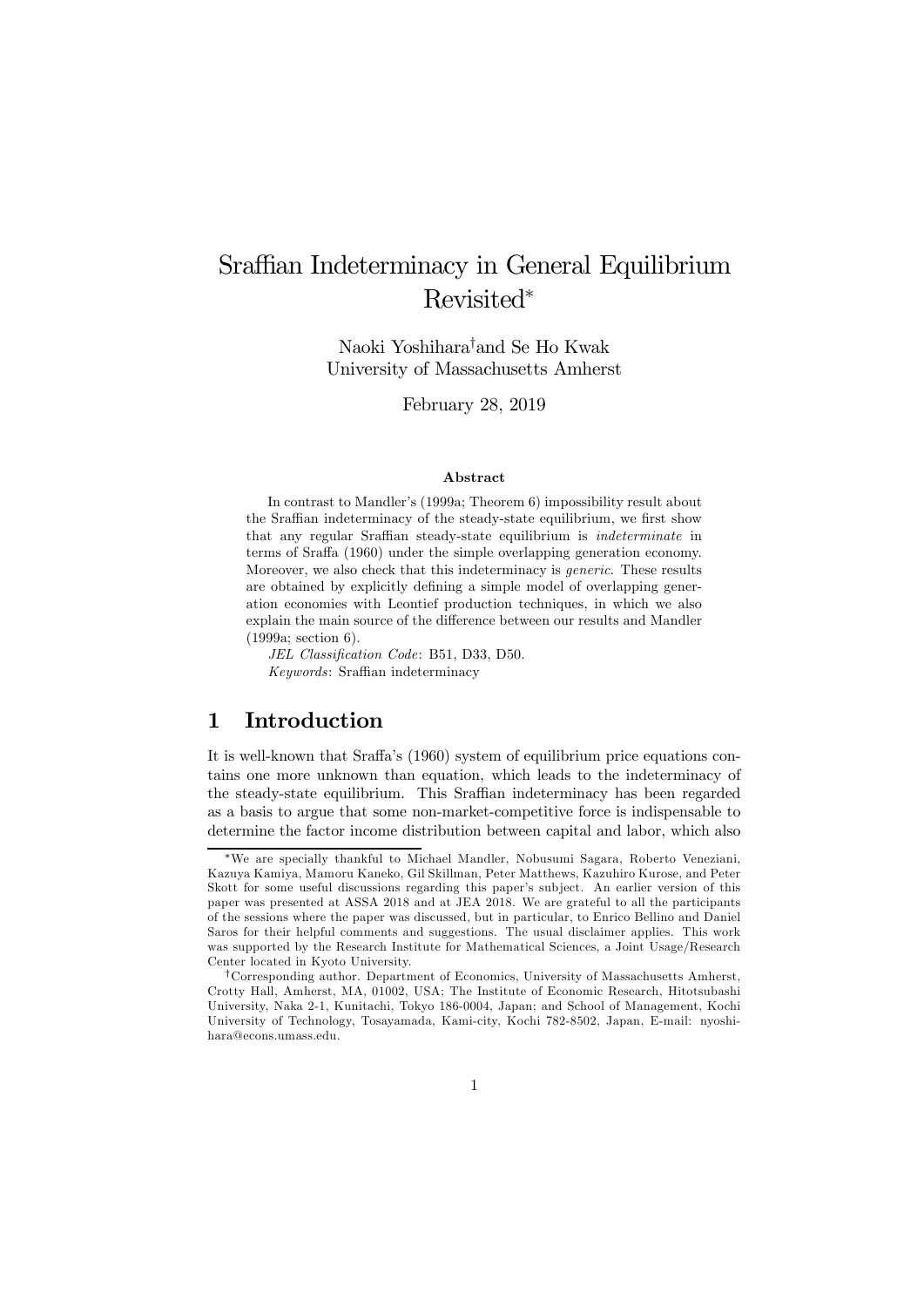sets equilibrium prices of commodities. Mandler (1999a) critically examined Sraffian indeterminacy by embedding the Sraffian system of price equations in a general equilibrium framework. In section 3 of his study, Mandler confirmed the generic indeterminacy of equilibria under the condition of fixed production coefficients, time varying prices and the price inelastic supply of endowments. However, unlike the claim of Sraffa (1960), in section 6 of Mandler (1999a), he argued that the steady-state equilibria are generically determinate if only the labor endowment is fixed and physical commodities are supplied elastically.<sup>1</sup> <sup>2</sup>

The steady-state model in section 6 of Mandler (1999a) presumes a structure of overlapping generations of agents with 2-periods lives. In this paper we reproduce the underlying narrative of this overlapping economic structure defined in section 6 of Mandler (1999a). A simple overlapping generation model is constructed, in which each generation consists of a single representative agent, who lives for two periods. The agent works only in his youth. In his old age, the agent is retired and purchases consumption goods from the wealth due to his past savings.

In such a model, given the same definition of steady-state equilibrium as Mandler (1999; section 6, p. 705), we show that a steady-state equilibrium is generically indeterminate, unlike the result of Mandler (1999a; section 6). This general possibility is due to the fact that the system of equations characterizing the steady-state equilibrium still preserves one degree of freedom as it contains one more unknown than equations. This is because, unlike Mandler (1999a; section 6; p. 705), the (reduced form of) Walras' law can make one equilibrium equation redundant under the standard assumption of strongly monotonic utility functions. The equilibrium price equations, the equations of commodity market clearing, and the reduced form of the Walras' law together imply the equation of the labor market equilibrium.

In the rest of this paper, section 2 provides a review of the literature on indeterminacy issues in Walrasian general equilibrium theory and Sraffian economics. Section 3 introduces a simple model of overlapping generation economies and defines the steady-state equilibrium, following Mandler's own definition (Mandler, 1999a; section 6, p. 705). Then, section 4 argues the generic indeterminacy of such an equilibrium and explains under what alternative conditions Mandler's (1999a; section 6) claim of the opposite conclusion may be verified. Finally, section 5 provides concluding remarks, where the distinctive feature of the Sraffian indeterminacy, in comparison with some of the neoclassical indeterminacy, is discussed. The general existence theorem of a steady-state equilibrium is provided in the Appendix.

<sup>1</sup>As Mandler (1999a, p. 699) himself points out, the Walrasian system of general equilibrium has an inherent problem of overdetermination: when the endowment of reproducible means of production is arbitrarily given, the system of equations is overdetermined under the uniform rate of profit. For further details of the implications of this issue, see Eatwell (1999), Garegnani (1990) and Petri (2004).

<sup>&</sup>lt;sup>2</sup>The generic determinacy theorem applied in Mandler (1999a) is found in Mas-Colell (1985), Theorem 8.7.3, where technology is described by linear activities and where a subset of commodity excess demands can be (locally) inelastic with respect to price.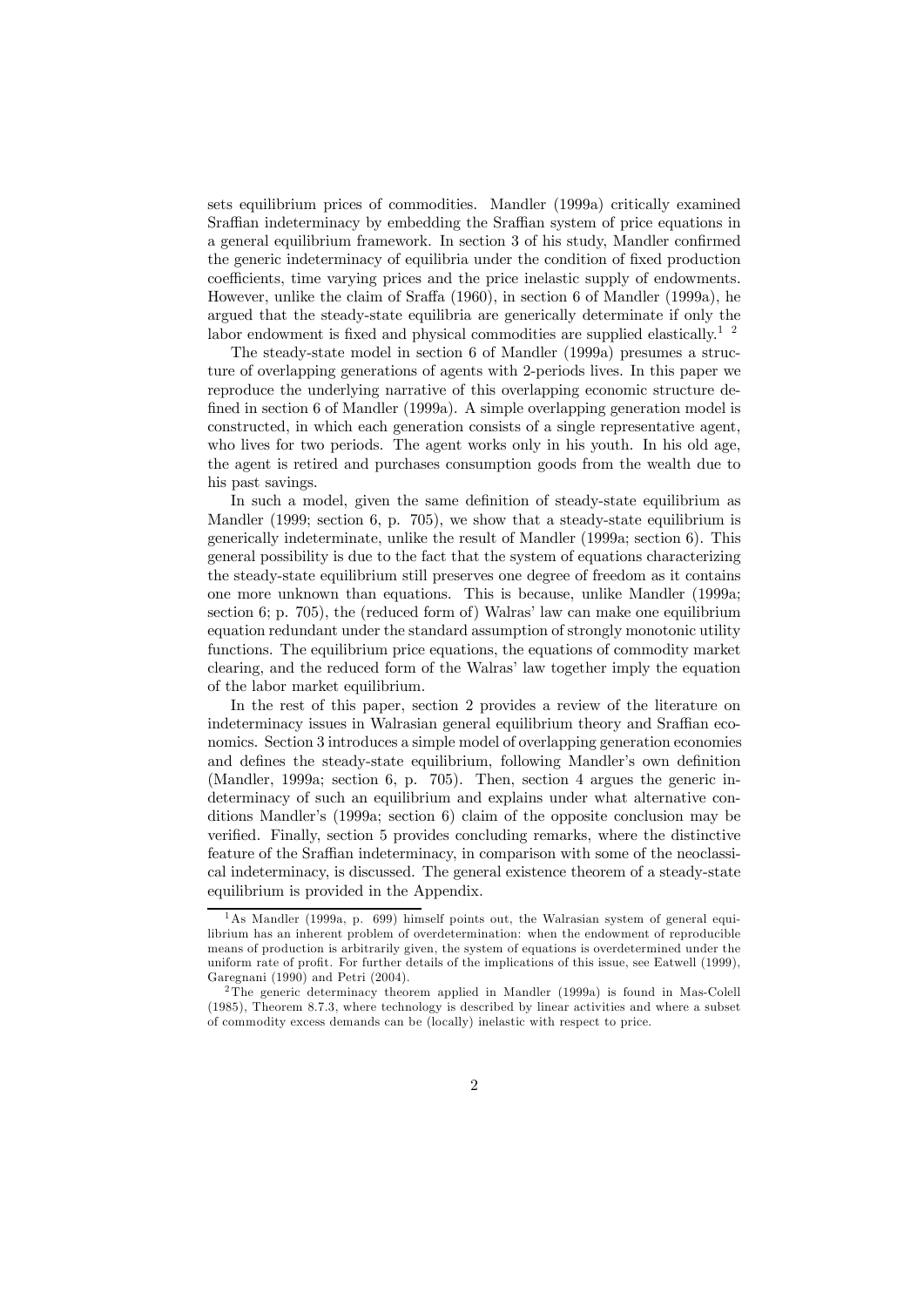### 2 A brief literature review

In the historic work by Debreu  $(1970)$ ,<sup>3</sup> it was proven that exchange economies have only a finite number of Walrasian equilibria. This means that the Walrasian equilibrium prices and allocations change smoothly as a function of the parameters representing economic environments, so that agents in large economies can have only a negligible effect on equilibrium prices; i.e. there is no longer an incentive for market manipulation. In Debreu (1972), under the assumption of smooth preference ordering, the existence of a generic set of regular economies is proven. For production economies, Mas-Colell (1975) and Kehoe (1980, 1982) established generic determinacy for constant returns to scale technologies and for linear activity analysis. This implies that determinacy is now generic with almost any type of technology regardless of inelasticity in factor supply. For the model of an incomplete market with a nominal asset, generic determinacy is established in Geanakoplos and Plemarchakis (1987) and Balasko and Cass (1989).

In Mandler (1995), the genericity of sequential indeterminacy was established. Using Radner's (1972) method to decompose an intertemporal equilibrium into a sequential one, the second period production activity vector can be fixed in the second period continuation equilibrium by the vector of factors endowed and produced in the first period. Therefore, the continuation equilibrium condition consists of the second-period equilibrium price equations and the equations of the second-period excess demand condition for consumption goods, where the only unknown variables are the second-period prices of consumption goods and factors. Under this structure, it is shown that if an intertemporal equilibrium has fewer activities using positively priced second period factors than the number of those factors (implicitly degenerated), then there is a generic set of economies such that the continuation equilibrium of almost every induced second-period economy is indeterminate; and if it is not implicitly degenerated, then the continuation equilibrium of almost every induced second-period economy is regular. In Mandler (1997), the determinacy of both the intertemporal equilibria and the endogenously generated second period equilibria is verified under differentiable production technology.

This conclusion of generic sequential indeterminacy results from the assumptions of linear activities, the production of a fixed quantity, and the investment of part of the first period products into the second period production. These features are also observed in Sraffa's (1960) model. Given the same features, Mandler (1999a) investigated Sraffa's indeterminacy claim for an equilibrium with a non-stationary price vector. This equilibrium is defined by the zero-profit condition for a non-stationary price vector and the excess demand conditions for commodities and factors by reflecting Hahn's (1982) criticism of stationary prices and the lack of the demand side in the original model of Sraffa (1960). It has a similar structure to the above-mentioned sequential second-period equilibrium, in that the equilibrium production activity vector is exogenously fixed

<sup>3</sup>For further details, see Mandler (1999b)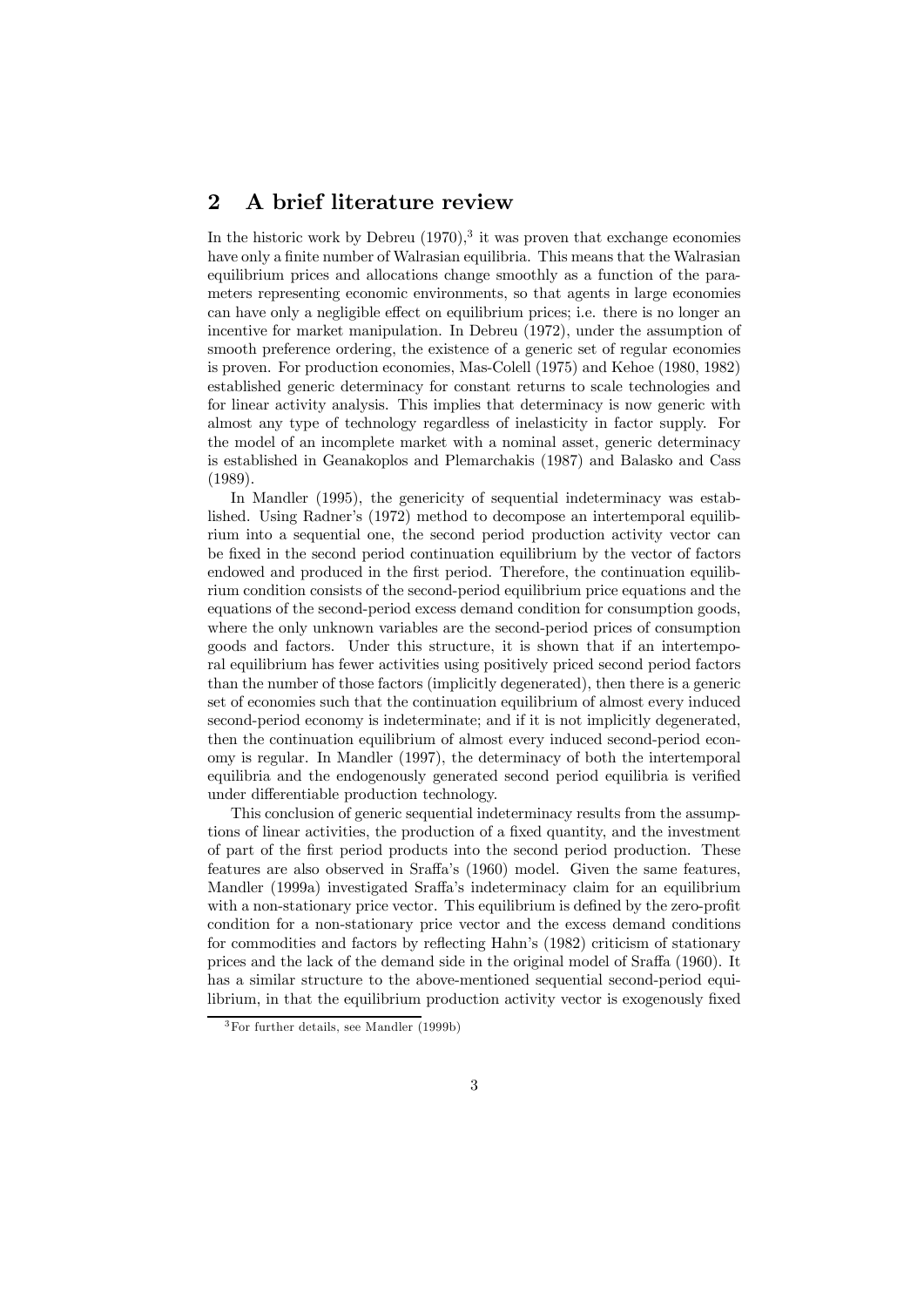by the endowment vector of factors given at the beginning of a production period. The only unknown variables in the system of equilibrium equations for the zero-profit and excess demand conditions are the prices of commodities, a wage rate, and an interest rate. In such an equilibrium, the Sraffian indeterminacy is observed whenever the total number of commodity inputs, labor, and financial capital with positive prices is greater than the number of activities used in production. In particular, the former is  $n + 1$  while the latter is n in a simple Leontief production model without any alternative production technique or joint production, so that one-dimensional indeterminacy is generically observed, as shown by Mandler (1999a, section 3).

Mandler (1999a, section 6) also examined the possibility of Sraffian indeterminacy for steady-state equilibria in an overlapping generation economy with a simple Leontief production model. In this case, no analogical reasoning developed in the above argument of sequential equilibrium can be applied, as the equilibrium production activity vector should be endogenously determined while the price vector of commodity inputs is equal to that of commodity outputs. Mandler (1999a, section 6) argued that in this case, generic determinacy is observed, as the number of equilibrium equations and unknown variables is identical because none of the market-clearing equations are redundant in a long-run OLG setting.

In contrast to the last argument by Mandler (1999a, section 6), in the following sections, we will show that one-dimensional Sraffian indeterminacy is generically observed even for the steady-state equilibria in the same OLG setting. The main reason is that the standard Walras' law can still work to make one market-clearing equation redundant.

## 3 An overlapping generation economy in section 6 of Mandler (1999a)

A simple overlapping generation model is constructed, in which each generation  $t = 1, 2, \ldots$ , is a single individual who lives for two periods. The individual works only in his youth and in his old age is retired and so purchases consumption goods from the wealth due to his past saving. Let  $\omega_l$  be the labor endowment of one generation. There are  $n$  commodities which are produced in this economy and used as consumption goods or capital goods, respectively. Let  $(A, L)$  be a Leontief production technique prevailing in this economy, where A is a  $n \times n$  nonnegative square, productive and indecomposable matrix of reproducible input coefficients and L is a  $1 \times n$  positive row vector of direct labor coefficients. Finally, let  $u : \mathbb{R}^n_+ \times \mathbb{R}^n_+ \to \mathbb{R}$  be a welfare function of lifetime consumption activities, which is common to all generations. As usual, u is assumed to be continuous and strongly monotonic. Thus, an overlapping generation economy is given by a profile  $\langle (A, L) ; \omega_l; u \rangle$ .

For each period t, let  $p_t \in \mathbb{R}^n_+$  represent a vector of prices of n commodities prevailing at the end of this period;  $w_t \in \mathbb{R}_+$  represent a *wage rate* prevailing at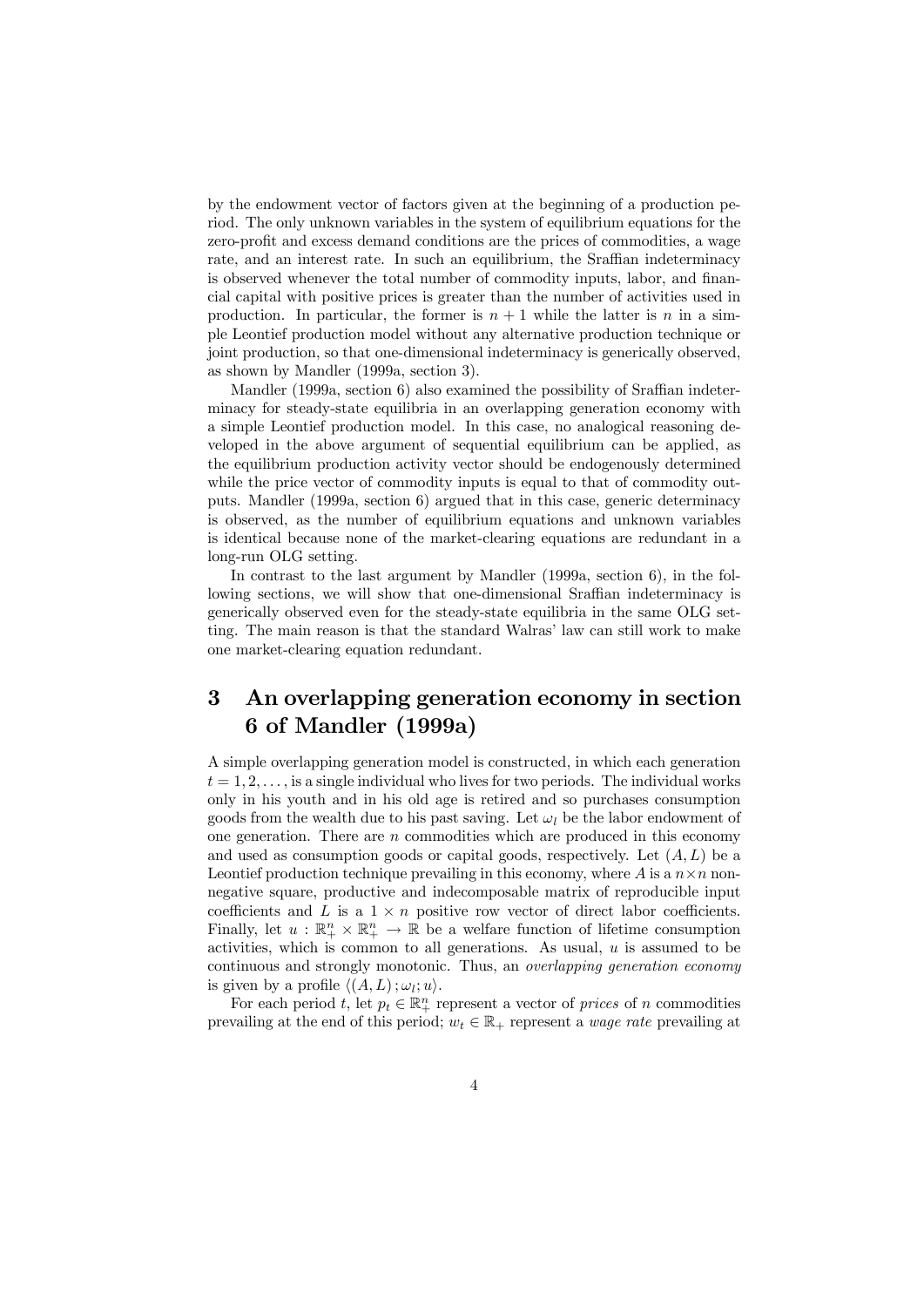the end of this period; and  $r_t \in \mathbb{R}_+$  represent an *interest rate* prevailing at the end of this period. Assume also, for each generation t, that  $l^t \in \mathbb{R}_+$  represents t's labor supplied at the beginning of their youth;  $\omega^{t+1} \in \mathbb{R}^n_+$  represents a commodity bundle for the purpose of saving monetary value  $p_t\omega^{t+1}$ , which will be chosen by generation  $t$  at the end of their youth and will be used in their old age;  $\delta^{t+1} \in \mathbb{R}_+^n$  represents a commodity bundle purchased for the purpose of speculative activities by generation t at the end of their old age;  $y^{t+1} \in \mathbb{R}^n_+$ represents a production activity vector decided by generation  $t$  at the beginning of their old age;  $z_b^t$  is the consumption bundle consumed by the generation t in their youth; and  $z_a^t$  is the consumption bundle consumed by generation t in their old age.

Each generation  $t$  in their youth is faced with the following optimization program  $MP^t$ : for a given sequence of price vectors  $\{(p_t, w_t, r_t), (p_{t+1}, w_{t+1}, r_{t+1})\},\$ 

$$
\max_{l^t, \omega^{t+1}, \delta^{t+1}, y^{t+1}, z_b^t, z_a^t} u\left(z_b^t, z_a^t\right)
$$

subject to

$$
p_t z_b^t + p_t \omega^{t+1} \leq w_t l^t,
$$
  
\n
$$
l^t \leq \omega_l^t,
$$
  
\n
$$
p_t \delta^{t+1} + p_t A y^{t+1} = p_t \omega^{t+1},
$$
 and  
\n
$$
p_{t+1} z_a^t \leq p_{t+1} \delta^{t+1} + p_{t+1} y^{t+1} - w_{t+1} L y^{t+1}.
$$

That is, each generation t can supply  $l^t$  amount of labor in her youth as a worker employed by generation  $t-1$ . From the wage income  $w_t l^t$  earned at the end of her youth, she can save  $p_t\omega^{t+1}$  amount of money and can purchase a consumption bundle  $z_b^t$ . By using the saved money  $p_t\omega^{t+1}$ , generation t at the beginning of her old age can purchase  $\delta^{t+1}$  for speculative purposes and can purchase a vector of capital goods  $Ay^{t+1}$  as a productive investment. As an industrial capitalist, she can employ  $Ly^{t+1}$  amount of generation  $t + 1$ 's labor. Then, at the end of her old age, she can earn  $p_{t+1}\delta^{t+1}$  as the revenue of the speculative investment and can earn  $p_{t+1}y^{t+1} - w_{t+1}Ly^{t+1}$  as the return on the productive investment. From these revenues, she can purchase a consumption bundle  $z_a^t$ .

Let  $(\tilde{l}^t, \omega^{t+1}, \delta^{t+1}, y^{t+1}, z_b^t, z_a^t)$  be a solution to the optimization program  $MP<sup>t</sup>$  for each generation t. At the optimum, all of the weak inequalities in the above constraints should hold with equality, given the assumption of  $u$ . That is,

$$
p_t z_b^t + p_t \omega^{t+1} = w_t l^t,
$$
  
\n
$$
l^t = \omega_t^t, \text{ and}
$$
  
\n
$$
p_{t+1} z_a^t = p_{t+1} \delta^{t+1} + p_{t+1} y^{t+1} - w_{t+1} L y^{t+1}.
$$

Note that the production activity vector  $y^t$ , planned by generation  $t-1$ at the beginning of old age, should satisfy the profit maximization condition.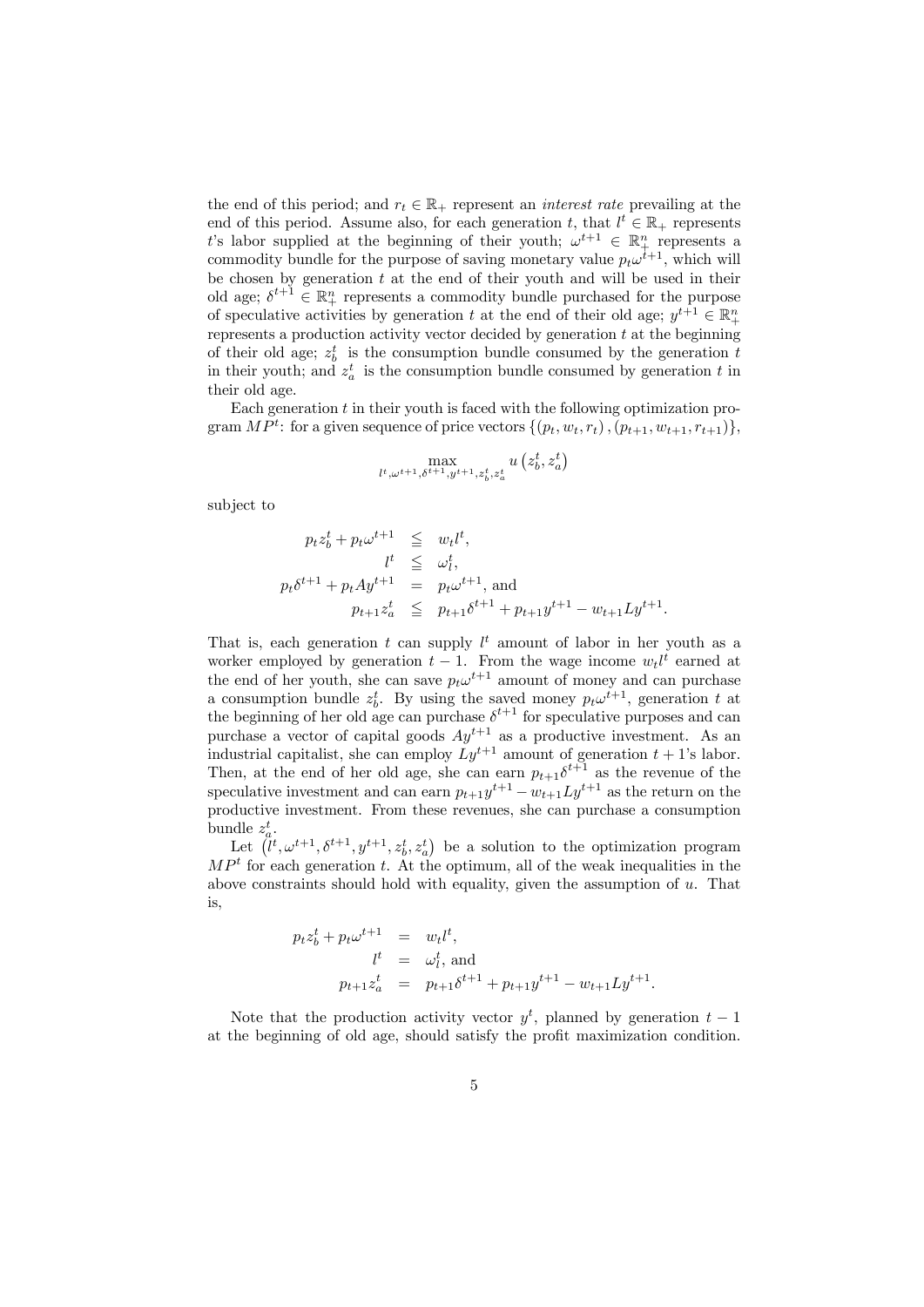As market prices should satisfy the zero-profit condition in equilibrium, the following condition holds for every period  $t$ :

$$
p_t \leq (1 + r_t) p_{t-1} A + w_t L.
$$

Therefore, the profit maximization condition in equilibrium for every period  $t$ is represented by:

$$
p_t y^t = (1 + r_t) p_{t-1} A y^t + w_t L y^t.
$$

Thus, the revenue constraint  $p_{t+1}z_a^t = p_{t+1}\delta^{t+1} + p_{t+1}y^{t+1} - w_{t+1}Ly^{t+1}$  of generation t at the end of the old age can be reduced to

$$
p_{t+1}z_a^t = p_{t+1}\delta^{t+1} + (1 + r_{t+1})p_t A y^{t+1}.
$$

Given a pair of sequence of price vectors  $(p, w, r) \equiv \{(p_t, w_t, r_t)\}_{t>0}$ , let  $(z_b^t(p, w, r), z_a^t(p, w, r))$  be a solution of the generations  $t = 1, 2, \ldots, t$  to the problem  $MP<sup>t</sup>$  of utility maximization under the budget constraint. Then, a competitive equilibrium can be formulated as follows.

Definition 1: A *competitive equilibrium* under the overlapping generation economy  $\langle (A, L) ; \omega_i; u \rangle$  is a pair of sequence of price vectors  $(p, w, r) \equiv \{(p_t, w_t, r_t)\}_{t>0}$ and sequence of each generation's optimal actions  $\left\{ \left( \omega^{t+1}, y^{t+1}, \delta^{t+1}, z_b^t \left( \bm p, \bm w, \bm r \right), \overline{z}_a^t \left( \bm p, \bm w, \bm r \right) \right) \right\}$  $t\geq 0$ satisfying the following conditions:

$$
p_t \leq (1+r_t)p_{t-1}A + w_tL \quad (\forall t); \quad (1.1)
$$
  
\n
$$
\delta^t + y^t \geq z^t \quad (\mathbf{p}, \mathbf{w}, \mathbf{r}) + \omega^{t+1} \quad (\forall t); \quad (1.2)
$$
  
\nwhere  $z^t \quad (\mathbf{p}, \mathbf{w}, \mathbf{r}) \equiv z_b^t \quad (\mathbf{p}, \mathbf{w}, \mathbf{r}) + z_a^{t-1} \quad (\mathbf{p}, \mathbf{w}, \mathbf{r}) \text{ is the aggregate consumption demands at each } t;$   
\n
$$
\delta^t + Ay^t \leq \omega^t \quad (\forall t); \quad (1.3)
$$
  
\nand  $Ly^t \leq \omega_t^t \quad (\forall t).$  (1.4)

In the above definition, the excess demand condition in commodity markets is given by  $(1.2)$ . In each period t, the aggregate consumption demand vector is given by  $z^t(p, w, r) = z^t_b(p, w, r) + z^{t-1}_a(p, w, r)$ . It may contain some zero components. For commodity i such that  $z_i^t(p, w, r) = 0$ , it follows that in equilibrium,  $\delta_i^t + y_i^t \geq \omega_i^{t+1}$ . In the inequality of excess demand condition (1.2) above,  $y^t$  is the gross output vector which is planned by generation  $t - 1$  at the beginning of period t and is harvested at the end of this period, while  $\delta^t$  is the commodity bundle purchased by generation  $t - 1$  at the beginning of period t and is sold by generation  $t - 1$  at the end of period t.

In each period  $t$ , the capital market equilibrium condition is given by  $(1.3)$ of Definition 1. Note that the choice between the speculative investment  $\delta^t$  and the productive investment  $Ay^t$  is made by generation  $t-1$  at the beginning of old age. Moreover, the bundle of saving commodities  $\omega^t$  is chosen by generation  $t-1$  at the end of the young age.

In each period  $t$ , the labor market equilibrium condition is given by  $(1.4)$  of Definition 1. Note that the aggregate labor demand  $Ly<sup>t</sup>$  is chosen by generation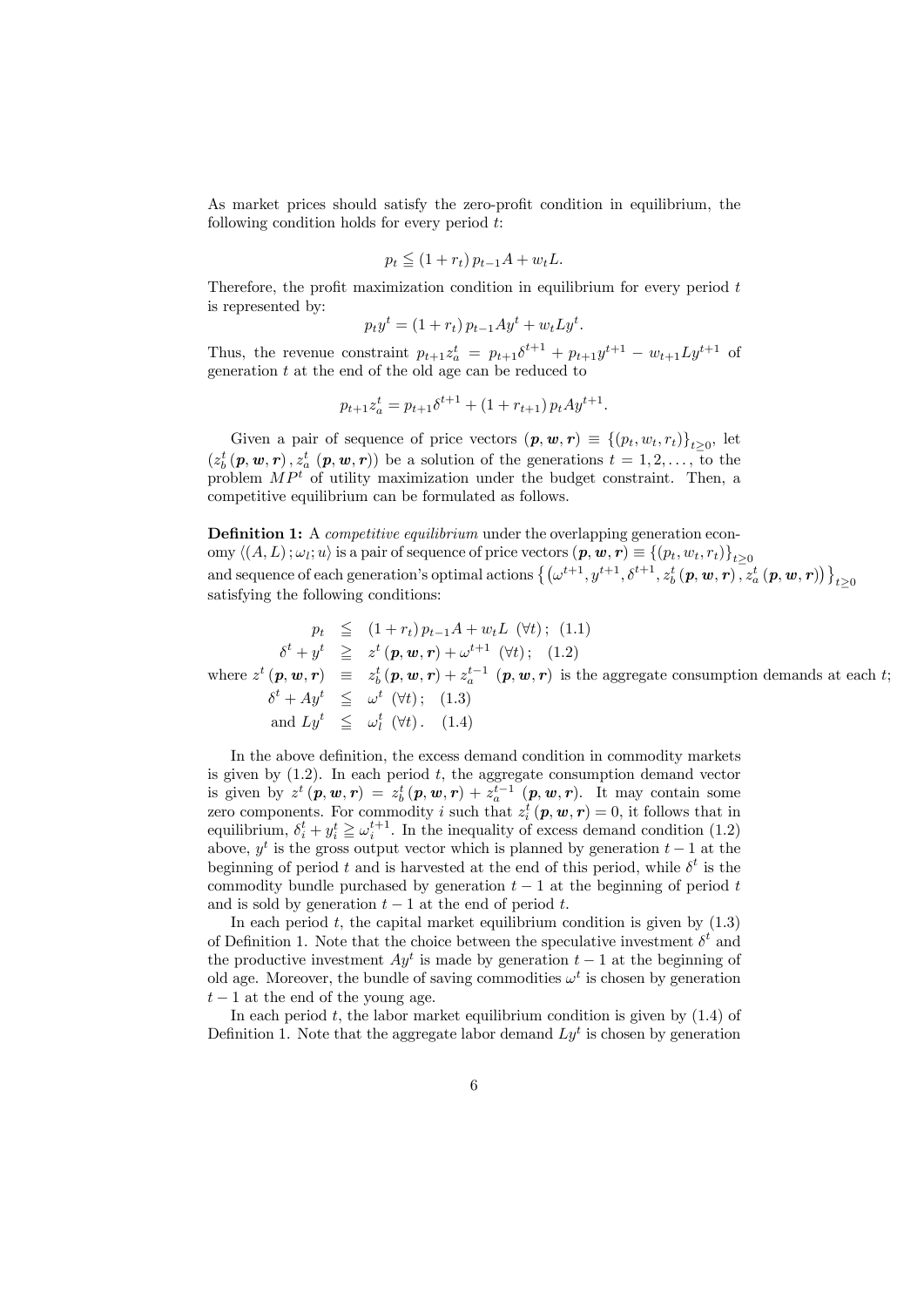$t-1$  in their old age, while the aggregate labor supply  $\omega_l^t$  is given by generation t at the young age.

Mandler (1999a; section 6) is interested in examining the robustness of the Sraffian indeterminacy for a specific long run feature of competitive equilibrium where all of the investment activities are simply replacements. Such a long run feature is given as a steady-state equilibrium, where  $(p_t, w_t, r_t)$ ,  $y^t$ , and  $\delta^t$  are constant throughout the whole periods. In such a case, given a pair of sequence of price vectors  $(p, w, r) \equiv \{(p_t, w_t, r_t)\}_{t>0}$  such that  $(p_t, w_t, r_t) = (p, w, r)$ for every period t, the solution  $(z_b^t(p, w, r), z_a^t(p, w, r))$  of generations  $t =$  $1, 2, \ldots$ , to the optimization problem  $MP<sup>t</sup>$  can be represented by  $z<sub>b</sub><sup>t</sup>$  (**p**, **w**, **r**) =  $z_b(p, w, r)$  and  $z_a^t(p, w, r) = z_a(p, w, r)$  for every generation t. Correspondingly, the aggregate demand function  $z^t$   $(p, w, r) = z_b^t (p, w, r) + z_a^{t-1} (p, w, r)$ for every period t can be represented by  $z^t$   $(p, w, r) = z (p, w, r)$ . Such an equilibrium is given by Mandler (1999a; section 6) as follows.

Definition 2 [Mandler (1999a, section 6; Definition D6.2)]: A steadystate equilibrium under the overlapping economy  $\langle (A, L) ; \omega_l; u \rangle$  is a competitive equilibrium  $(p, w, r)$  associated with

$$
\left\{ \left( \omega^{t+1}, y^{t+1}, \delta^{t+1}, z_b^t(p, \mathbf{w}, \mathbf{r}), z_a^t(p, \mathbf{w}, \mathbf{r}) \right) \right\}_{t \geq 0},
$$

such that there exists a profile of a stationary price vector  $(p, w, r)$ , a gross output vector  $y \ge 0$ , and a speculative activity vector  $\delta \ge 0$ , satisfying  $(p_t, w_t, r_t) =$  $(p, w, r)$ ,  $y^{t+1} = y$ ,  $\delta^{t+1} = \delta$ ,  $\omega^{t+1} = Ay + \delta$ ,  $z_b^t(p, w, r) = z_b(p, w, r)$ , and  $z_a^t$   $(p, w, r) = z_a (p, w, r)$  for every t, and the following conditions hold:

$$
p \leq (1+r) pA + wL; \text{ (a)}
$$
  
\n
$$
y \geq z(p, w, r) + Ay, \text{ (b)}
$$
  
\nwhere  $z(p, w, r) = z_b(p, w, r) + z_a(p, w, r)$ ; and  
\n
$$
Ly \leq \omega_l. \text{ (c)}
$$

Let us introduce a specific case of a steady-state equilibrium, which is defined as follows.

Definition 3 [Mandler (1999a, section 6; Definition D6.2)]: A steadystate equilibrium  $((p, w, r), y)$  under the overlapping economy  $\langle (A, L) : \omega_l : u \rangle$  is called *Sraffian* if and only if all of the conditions  $(a)$ ,  $(b)$ , and  $(c)$  in Definition 2 hold in equality.

In the above definitions of these three types of equilibria, we simply assume that the individual choice between speculative investment  $\delta^t$  and productive investment  $Ay^t$  is the consequence of each generation's optimal action in the program  $MP<sup>t</sup>$ . We impose no restriction on that choice. Therefore, even for Definitions 2 and 3,  $\delta > 0$  may be compatible with those equilibrium notions.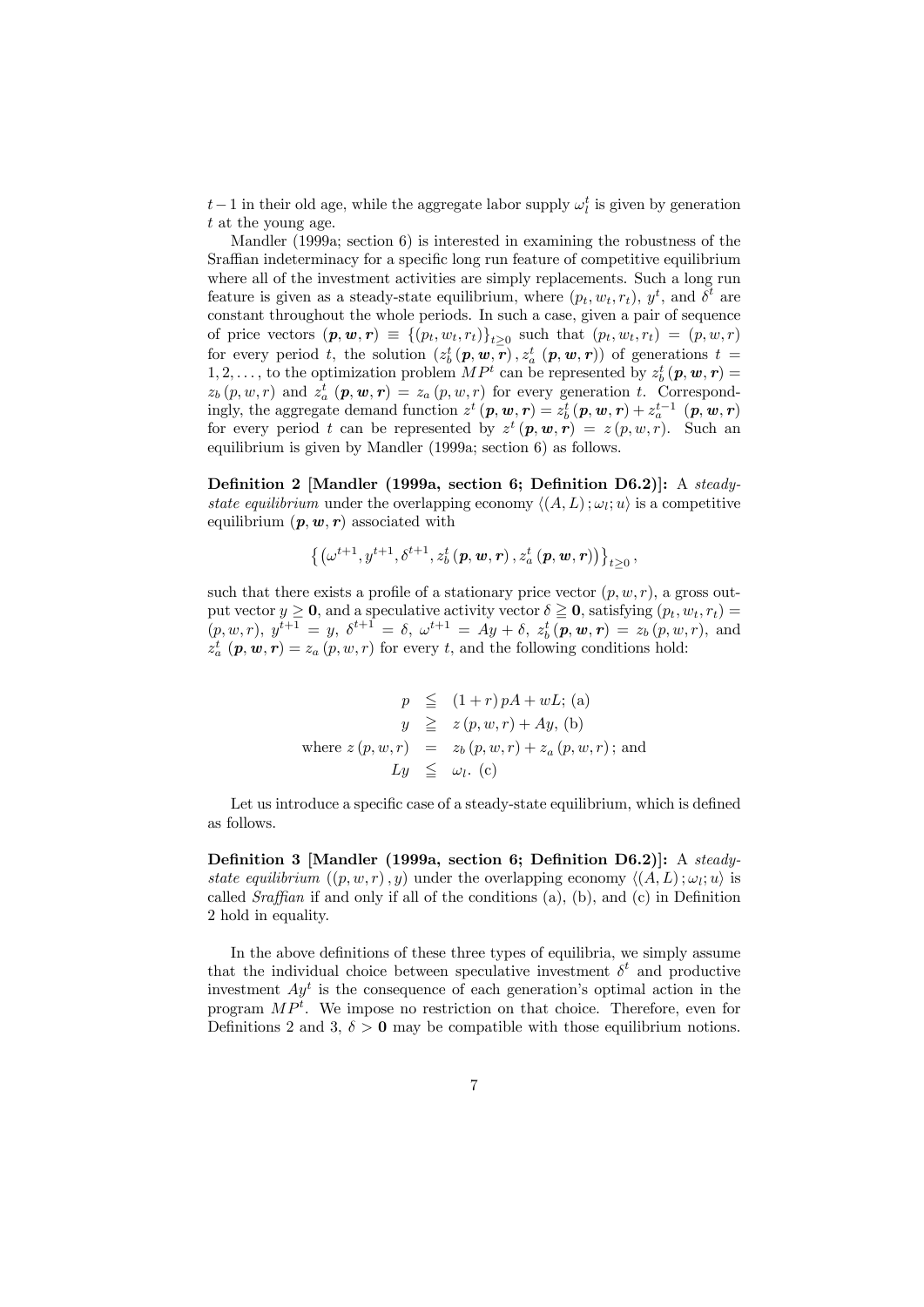However, we will see that  $\delta = 0$  should hold under the steady-state equilibrium whenever the equilibrium interest rate  $r$  is positive.

To see this last point, let us consider under what conditions in general the market equilibrium holds with no speculative activity,  $\delta^t = 0$  ( $\forall t$ ). Note that if the whole monetary wealth  $p_{t-1}ω^t$  of generation  $t-1$  is used for productive investment, she would earn  $(1 + r_t) p_{t-1} \omega^t$ , while if it is used for speculative investment, she would earn  $p_t\omega^t$ . Therefore, allocating her whole monetary wealth to productive investment is an optimal action for generation  $t-1$  at the beginning of her old age if and only if  $(1 + r_t) p_{t-1} \omega^t \geq p_t \omega^t$ . In general, if

$$
(1 + r_t) p_{t-1} \geqq p_t
$$

holds for every period  $t = 1, \ldots$ , then  $\delta^t = 0$  is an optimal action for every generation  $t - 1$  at the beginning of the old age. Thus, under the steady-state equilibrium, this inequality condition holds automatically, as  $(1 + r) p \geq p$  holds whenever  $r \geq 0$ . However, if  $r = 0$ , then the generation is indifferent between speculative investment and productive investment, and so  $\delta \geq 0$  may constitute a steady-state equilibrium associated with  $r = 0$ . In contrast, if  $r > 0$ , then the productive investment is strictly preferred to the speculative investment for every generation t under the steady-state equilibrium. Thus,  $\delta = 0$  should hold under the steady-state equilibrium whenever  $r > 0$ .

### 4 Indeterminacy of the steady-state equilibrium

In this section, we show that a Sraffian steady-state equilibrium is generically indeterminate, given Definition 3. Firstly, again following Mandler (1999a), let us formulate the notion of indeterminacy in this model.

**Definition 4** (Mandler (1999a)): Let  $\langle (A, L) ; \omega_l; u \rangle$  be an overlapping generation economy as specified above. Then, a Sraffian steady-state equilibrium  $((p, w, r), y)$  under this economy is *indeterminate* if for any  $\varepsilon > 0$ , there is a Sraffian steady-state equilibrium  $((p', w', r'), y')$  such that  $(p', w', r') \neq (p, w, r)$ and  $\|(p', w', r') - (p, w, r)\| < \varepsilon$ .

Let the profile  $((p, w, r), y)$  be a Sraffian steady-state equilibrium. It can be shown that it is indeterminate. To see this point, let us examine the system of equations that characterizes the Sraffian steady-state equilibrium, which is given as follows:

$$
p = (1+r) pA + wL; (1)
$$
  
\n
$$
y = z(p, w, r) + Ay; (2)
$$
 and  
\n
$$
Ly = \omega_l.
$$
 (3)

Note that (1) has n equations, (2) has n equations, and (3) has one equation. In contrast, there are  $n$  unknown variables regarding the vector  $y$  and there are  $(n-1)+2$  unknown variables regarding  $(p, w, r)$ , assuming hereafter that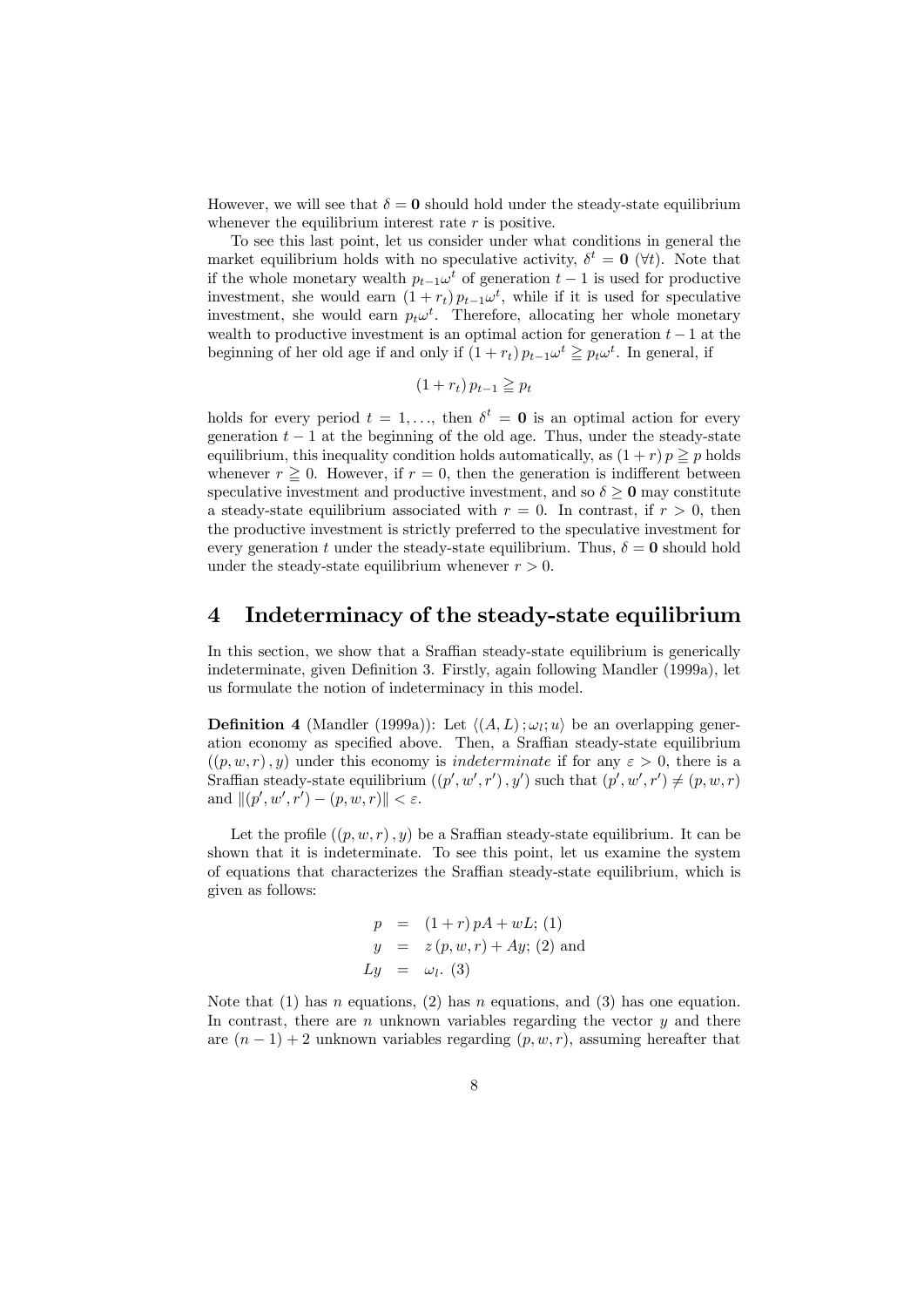commodity n is selected as the numeraire. Therefore, there are  $2n+1$  unknown variables in the system of  $2n + 1$  equations. However, we can decrease the number of equations using Walras' law. Based on this fact, we can show the indeterminacy of the Sraffian steady-state equilibrium in terms of Definition 4.

Given a Sraffian steady-state equilibrium  $((p, w, r), y)$ , define  $\bar{p} \equiv (\frac{p_1}{p_n}, ..., \frac{p_{n-1}}{p_n}, 1)$ and the associated system of equilibrium equations as follows:

$$
F(\bar{p}, w, r, y) \equiv \begin{bmatrix} z(p, w, r) - [I - A] y \\ (\bar{p} - (1+r)\bar{p}A - wL)^T \end{bmatrix}.
$$

By the definition of Sraffian steady state-equilibrium,  $F(\bar{p}, w, r, y)=0$  holds. Next, let us introduce the notion of regular equilibria.

**Definition 5** (Mandler (1999a)): Let  $\langle (A, L) ; \omega_l; u \rangle$  be an overlapping generation economy as specified above. Then, a Sraffian steady-state equilibrium  $((p, w, r), y)$  under this economy is regular if the Jacobian of  $F(\bar{p}, w, r, y)=0$ has full row rank.

Now, we are ready to argue the indeterminacy of Sraffian steady-state equilibria, which is summarized as follows:

**Theorem 1:** Let  $\langle (A, L) ; \omega_l; u \rangle$  be an overlapping generation economy as specified above, and let  $((p, w, r), y)$  be a Sraffian steady-state equilibrium under this economy. Then, it is indeterminate whenever it is regular.

Proof. In the overlapping generation economy, Walras' law is generally given by the following equation:

$$
\left[p_t\left(z_b^t + z_a^{t-1}\right) + p_t\omega^{t+1}\right] - \left[p_t\delta^t + (1+r_t)p_{t-1}Ay_t + w_t\omega_t^t\right] = 0, \tag{4}
$$

which is derived from the aggregation of  $p_t z_b^t + p_t \omega^{t+1} - w_t \omega_l^t = 0$  and  $p_t z_a^{t-1} - \omega_a$  $p_t\delta^t - (1 + r_t)p_{t-1}Ay^t = 0$ . Moreover, (4) can be reduced to the following form under stationary prices:

$$
\left[p\left(z_b^t + z_a^{t-1}\right) + p\omega^{t+1}\right] - \left[p\delta^t + (1+r)pA y_t + w\omega_t^t\right] = 0. \tag{4a}
$$

Note that (4a) can be rewritten to the following form:

$$
\left[ p\left(z_b^t + z_a^{t-1}\right) + pAy_{t+1} + p\delta^{t+1} \right] - \left[ p\delta^t + (1+r)pAy_t + w\omega_t^t \right] = 0. \tag{4b}
$$

As  $z_b^t = z_b$ ,  $z_a^{t-1} = z_a$ , and  $y_{t+1} = y_t = y$  hold for every t under the steady-state, (4b) can be reduced to

$$
[p(z_b + z_a) + p\delta^{t+1}] - [p\delta^t + rpAy + w\omega_l] = 0.
$$
 (4b\*)

Furthermore,  $\delta_{t+1} = \delta_t = \delta$  also holds for every t under the steady-state. Indeed,  $\omega^{t+1} = \omega^t = \omega$  holds in the steady-state. Thus, as  $\delta_t + Ay_t = \omega$  holds for every t whenever  $p > 0$ ,  $y_{t+1} = y_t = y$  implies  $\delta_{t+1} = \delta_t = \delta$ . Finally,  $p > 0$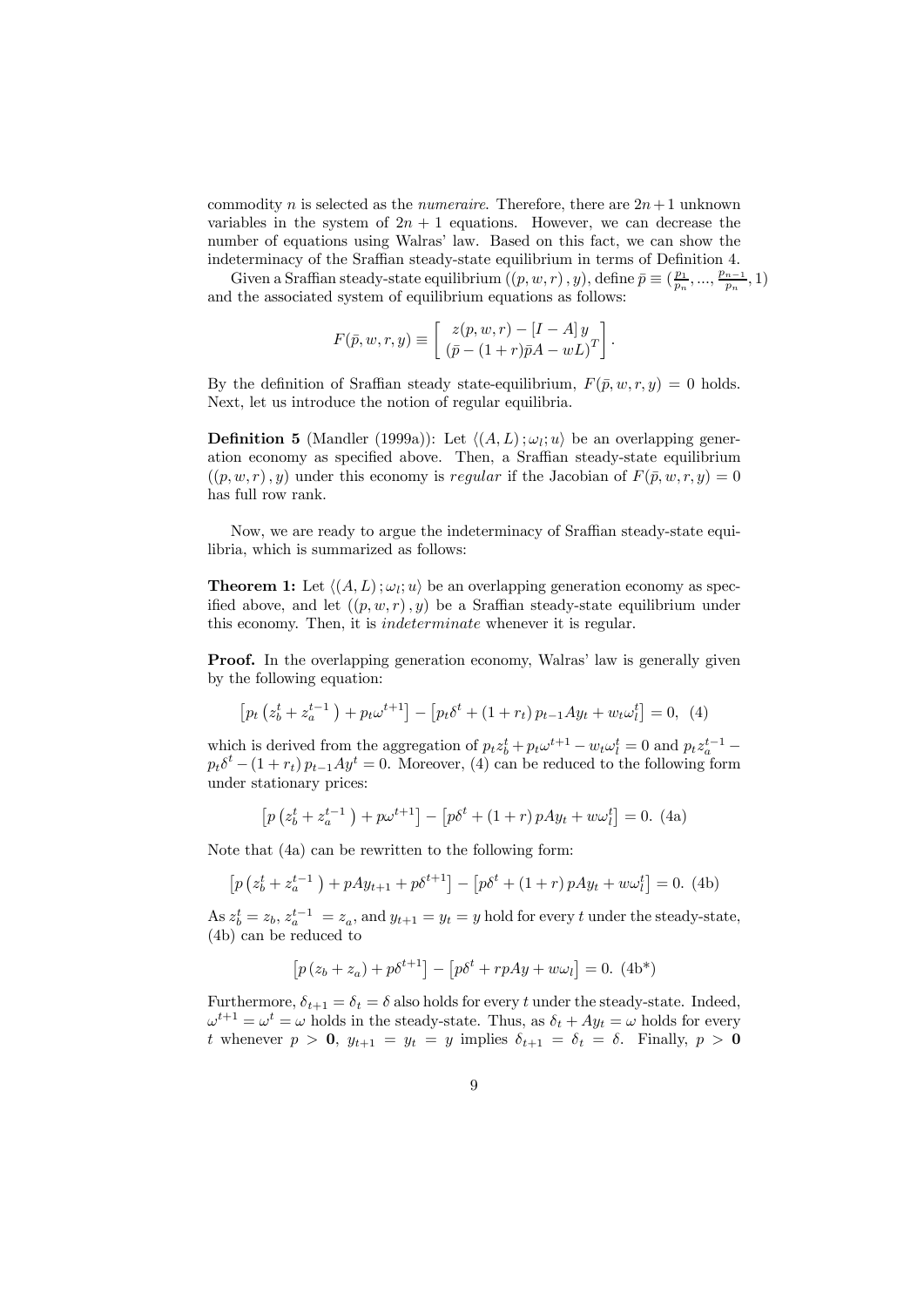follows from the definition of Sraffian steady-state equilibrium prices (1), given the assumption of productive and indecomposable  $A$  and the positivity of  $L$ . Thus, (4b\*) can be reduced to

$$
p(z_b + z_a) - [rpAy + w\omega_l] = 0. \text{ (4c)}
$$

Let us take a profile  $((p, w, r), y)$  satisfying the system of equations (1) and  $(2)$ . From  $(2)$ , we have

$$
py = pz(p, w, r) + pAy
$$
 (5)  
where  $z(p, w, r) = z_b(p, w, r) + z_a(p, w, r)$ .

By combining  $(1)$ ,  $(5)$  can be written as:

$$
pz(p, w, r) = p(I - A)y = rpAy + wLy.
$$
 (5a)

Note that the profile  $((p, w, r), y)$  meets Walras' law  $(4c)$ , which implies that

$$
pz(p, w, r) = rpAy + w\omega_l. \quad (6)
$$

From  $(5)$  and  $(6)$ , we obtain the equation  $(3)$ :

$$
Ly = \omega_l.
$$

Thus, the system of  $2n+1$  equations (1), (2), and (3) characterizing the Sraffian steady-state equilibrium  $((p, w, r), y)$  can be reduced to the system of 2n equations (1) and (2), given the reduced form of Walras' law (4c). Then, since the system of  $2n$  equations has  $2n + 1$  unknown variables, it has freedom of degree one.

If the equilibrium  $((p, w, r), y)$  is regular, then the Jacobian matrix of the system of equations (1) and (2) at  $((\overline{p}, w, r), y)$  has rank 2n. Therefore, we can show the indeterminacy of the Sraffian steady-state equilibrium by applying the implicit function theorem (A detailed proof is given in Theorem A2 of Appendix).  $\blacksquare$ 

Remember that, given the same definition of steady-state equilibrium as Definition 2, Mandler (1999a; section 6) argues that such an equilibrium is determinate, which is incompatible with Theorem 1. He seems to reach this conclusion by the following reasoning: "Due to the way in which  $1 + r$  appears in Walras' law, the standard argument that one of the equilibrium conditions is redundant is not valid in the present model" (Mandler, 1999a; section 6; p. 705). However, Mandler's argument is not valid, at least for Sraffian steadystate equilibria, in economies where Walras' law (4) holds, as it overlooks the point that one equation (3) can be eliminated by the reduced form of Walras' law  $(4c)$ .

Note that an alternative scenario may follow if Walras' law (4) is not ensured. For instance, if the utility function is satiated, then it would be possible for the budget constraint at period t of the old generation  $t-1$  to not hold with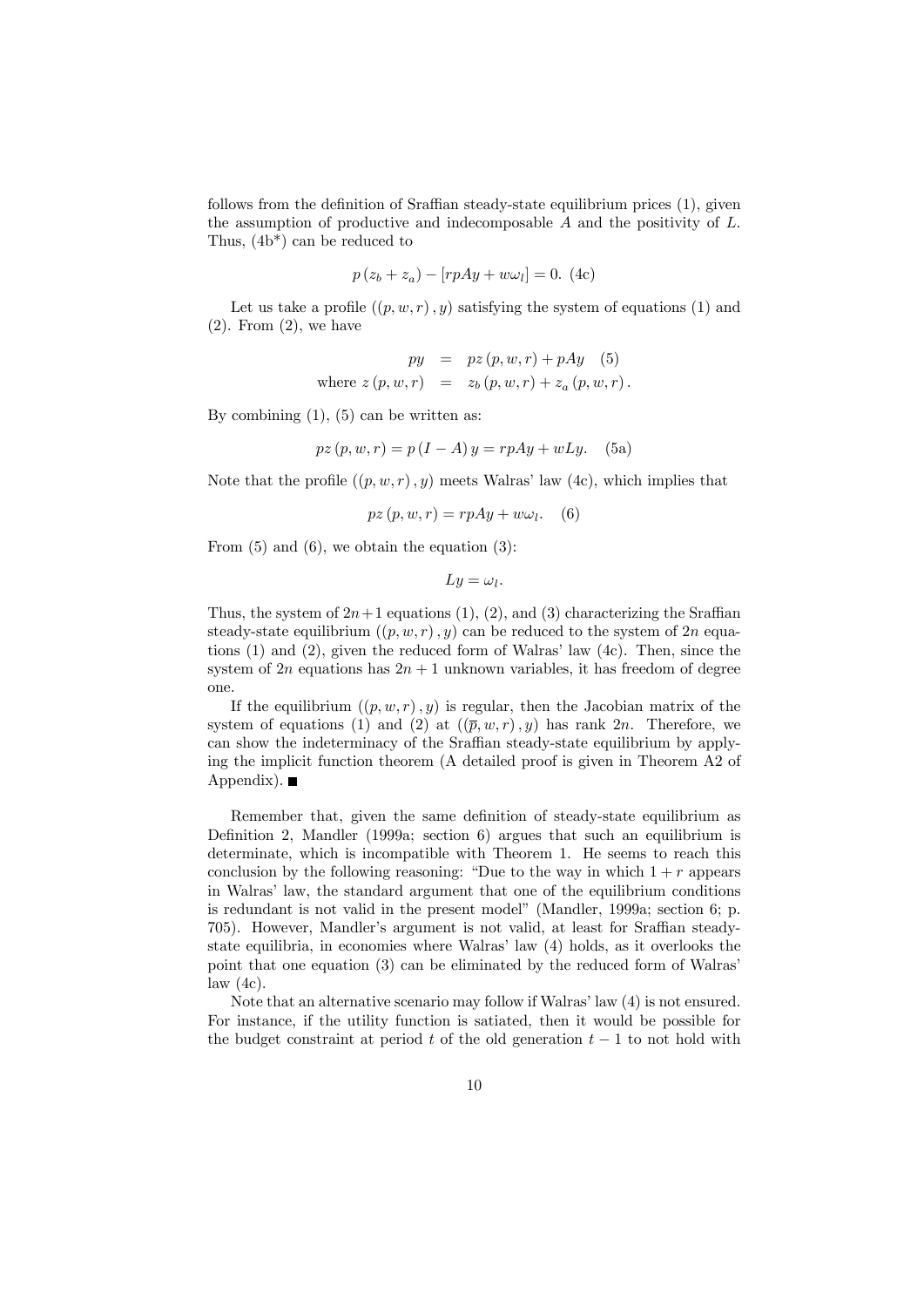equality:  $pz_a^{t-1} - [p\delta^t + (1+r)pAy_t] < 0$ . In such a case, the reduced form (4c) of Walras' law cannot be obtained. Therefore, we could not derive equation (3) from (1) and (2) under Walras' law, and so the indeterminacy of the Sraffian steady-state equilibrium may not be verified. This may suggest that Mandler's (1999a) claim of generic determinacy for the steady state equilibrium could be verified if Walras' law does not hold.

#### 4.1 Openness and genericity

Next, we examine the openness and genericity of parameter set of economies in which every steady-state equilibrium is regular. The openness and genericity are related to the stability and coverage of indeterminacy in the perturbation of parameters characterizing the set of economies.

For the demand function of two generations  $z^a$ ,  $z^b$ , labor endowment  $\omega_\ell$  and for  $h = (h_1, h_2, ..., h_n, h^o) \in \mathbb{R}^{n+1}$ , define a perturbed demand function with similar form to Mandler (1999a) as

$$
z_i(h) \equiv z_i^b(h) + z_i^a(h)
$$

where

$$
z_i^b(h) \equiv z_i^b(p, w, r) + \frac{w}{p_i}h_i, \ z_i^a(h) \equiv z_i^a(p, w, r) + \frac{w}{p_i}h^o
$$

for each  $i = 1, 2, ..., n$ .

In order to preserve Walras' law and homogeneity, the perturbation of labor endowment is given as  $\omega_l(h) \equiv \omega_{\ell} + \sum_{i=1}^n h_i + \frac{nh^o}{1+r}$ .

Now define a function F on the space of  $n+1$  price variables  $(\bar{p}, w, r)$  where  $\bar{p} \equiv (p_1, \ldots, p_{n-1}, 1), n$  quantity variables  $(y_1, y_2, \ldots, y_n)$ , and adding the parameter set  $(A, L, h)$  to  $\mathbb{R}^{2n}$ , *i.e.* 

$$
F: \mathbb{R}_{++}^{n-1} \times \mathbb{R}_{++} \times \mathbb{R}_{+} \times \mathbb{R}_{++}^{n} \times \mathbb{R}_{+}^{n^{2}} \times \mathbb{R}_{++}^{n} \times \mathbb{R}^{n+1} \to \mathbb{R}^{2n}
$$

such that

$$
F(\bar{p}, w, r, y, A, L, h) = \begin{bmatrix} z(h) - [I - A]y \\ (\bar{p} - (1+r)\bar{p}A - wL)^T \end{bmatrix}.
$$

**Definition 6:** An economy is a profile of  $(A, L, h)$  where  $(A, L)$  is a Leontief production technique, in which  $A$  is  $n \times n$  non-negative square, productive and indecomposable matrix of reproducible input coefficients,  $L$  is  $1 \times n$  positive row vector of direct labor coefficients, and  $h = (h_1, h_2, ..., h_n, h^o) \in \mathbb{R}^{n+1}$  is for perturbation.

An economy  $(A, L, h)$  is regular if every Sraffian steady-state equilibrium  $((p, w, r), y)$  is regular, that is, the Jacobian DF has full-rank at  $(\bar{p}, w, r, y)$ . Denote the set of economies as P and the set of regular economies as  $P_R$ .

**Theorem 2:**  $P_R$  is open and has full measure in  $P$ .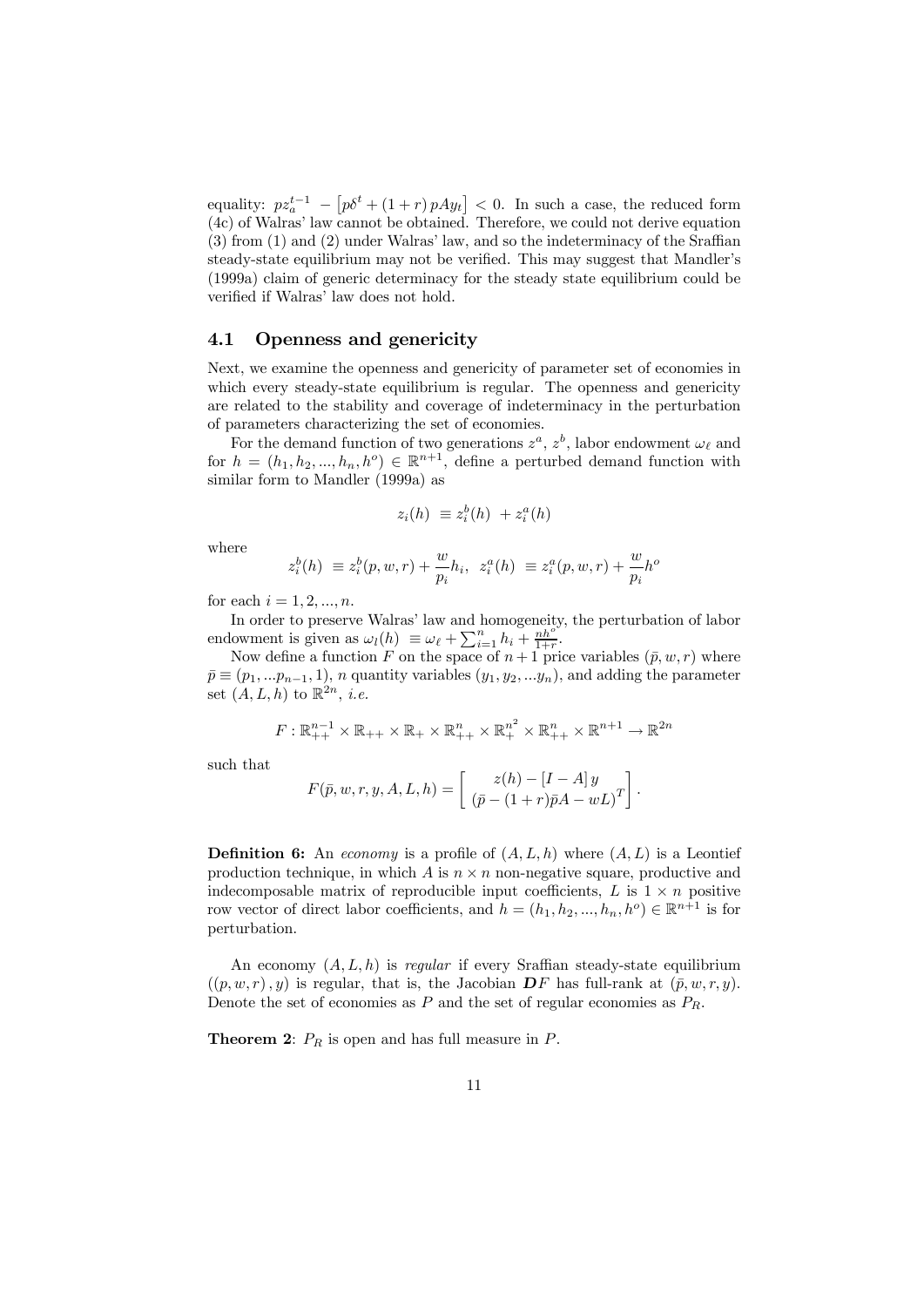**Proof.** Before examining whether  $P_R$  has full measure, let's first check whether the Jacobian  $\mathbf{D}F$  has full rank with respect to  $p_1, \ldots, p_{n-1}, w, r, y_1, \ldots, y_n$  in order to check the regularity of an equilibrium whenever the economy  $(A, L, h)$  has the property that  $L$  cannot be the Frobenius eigenvector of  $A$ . The system of equations above has 2n equations and  $n+1$  price variables  $(p_1, ..., p_{n-1}, w, r)$ . Hence, the quantity variables  $(y_1, ..., y_n)$  are to be determined simultaneously in the Jacobian. Including perturbed parameters, for any  $(A, L, h), D_{(\bar{p},y,w,r)}(F_{A,L,h}(\bar{p}, w, r, y))$ is given by:

$$
\begin{bmatrix}\n[A-I] & \mathbf{D}_{\bar{p}}z(h) & \mathbf{D}_w z(h) & \mathbf{D}_r z(p, w, r) \\
\mathbf{0} & I_{n-1}^* - (1+r)A_{-n}^T & -L^T & -(\bar{p}A)^T\n\end{bmatrix}
$$

where

$$
\begin{bmatrix} \frac{w}{p_1^2}(h_1 + h^o) & \mathbf{0} & \dots & \mathbf{0} \\ \mathbf{0} & \frac{w}{p_2^2}(h_2 + h^o) & \mathbf{0} & \dots & \mathbf{0} \end{bmatrix}
$$

$$
D_{\bar{p}}z(h) = D_{\bar{p}}z(\bar{p}, w, r) - \begin{bmatrix} 0 & \frac{w}{p_2^2}(h_2 + h^0) & 0 & \dots & 0 \\ & & \ddots & & \\ 0 & & \dots & 0 & \frac{w}{p_{n-1}^2}(h_{n-1} + h^0) & 0 \\ 0 & & \dots & 0 & 0 \end{bmatrix},
$$

$$
\mathbf{D}_w z(h) = \mathbf{D}_w z(\bar{p}, w, r) + \left[\frac{1}{p_1}(h_1 + h^o), \frac{1}{p_2}(h_2 + h^o), \dots, \frac{1}{p_{n-1}}(h_{n-1} + h^o), \mathbf{0}\right]^T,
$$

 $A<sup>T</sup>$  is the transpose of A and  $A<sup>T</sup><sub>-n</sub>$  is the  $n \times (n-1)$  matrix obtained by deleting the *n*-th column of  $A<sup>T</sup>$ , and

$$
I_{n-1}^*=\begin{bmatrix}I_{n-1}\\ \mathbf{0}\end{bmatrix}.
$$

Here, note that the last rows of  $\mathbf{D}_{\bar{p}}z(h)$  and  $\mathbf{D}_{w}z(h)$  are nonzero because the last rows of  $\mathbf{D}_{\bar{p}}z(p,w,r)$  and  $\mathbf{D}_{w}z(p,w,r)$  are non-zero. As we observed in the calculation result above, the Jacobian has full rank of  $2n$  unless the vectors  $\sqrt{ }$ 0  $I_{n-1}^* - (1+r)A_{-n}^T - (pA)^T$  are linearly dependent. Note that the linear dependence of the vectors is observed only in the exceptional case that  $L$  becomes the Frobenius eigenvector of  $A$ .

The full-measure claim of  $P_R$  is proven by the transversality theorem. Let's consider the perturbation of parameters  $(A, L, h)$  in  $\mathbb{R}^{n^2} \times \mathbb{R}^{n}_+ \times \mathbb{R}^{n+1}$ . If 0 is a regular value of F at  $(\bar{p}, w, r, y)$  and  $\bm{D}F$  has full rank  $2n$  with respect to  $(A, L, h)$ in  $\mathbb{R}^{n^2}$   $\times$   $\mathbb{R}^{n}$  +  $\times$   $\mathbb{R}^{n+1}$ , then except for a set of  $(A', L', h') \in \mathbb{R}^{n^2}$   $\times$   $\mathbb{R}^{n}$  +  $\times$   $\mathbb{R}^{n}$ of measure zero,  $F_{A,L,h}(\bar{p}, w, r, y) : \mathbb{R}_{++}^{n-1} \times \mathbb{R}_{++} \times \mathbb{R}_{+} \times \mathbb{R}^{n} \to \mathbb{R}^{2n}$  has 0 as a regular value.

Define the Jacobian  $\mathbf{D}F$  with respect to  $(A, L, h)$ , which is denoted by  $\mathbf{D}_{A,L,h}F$ , as below: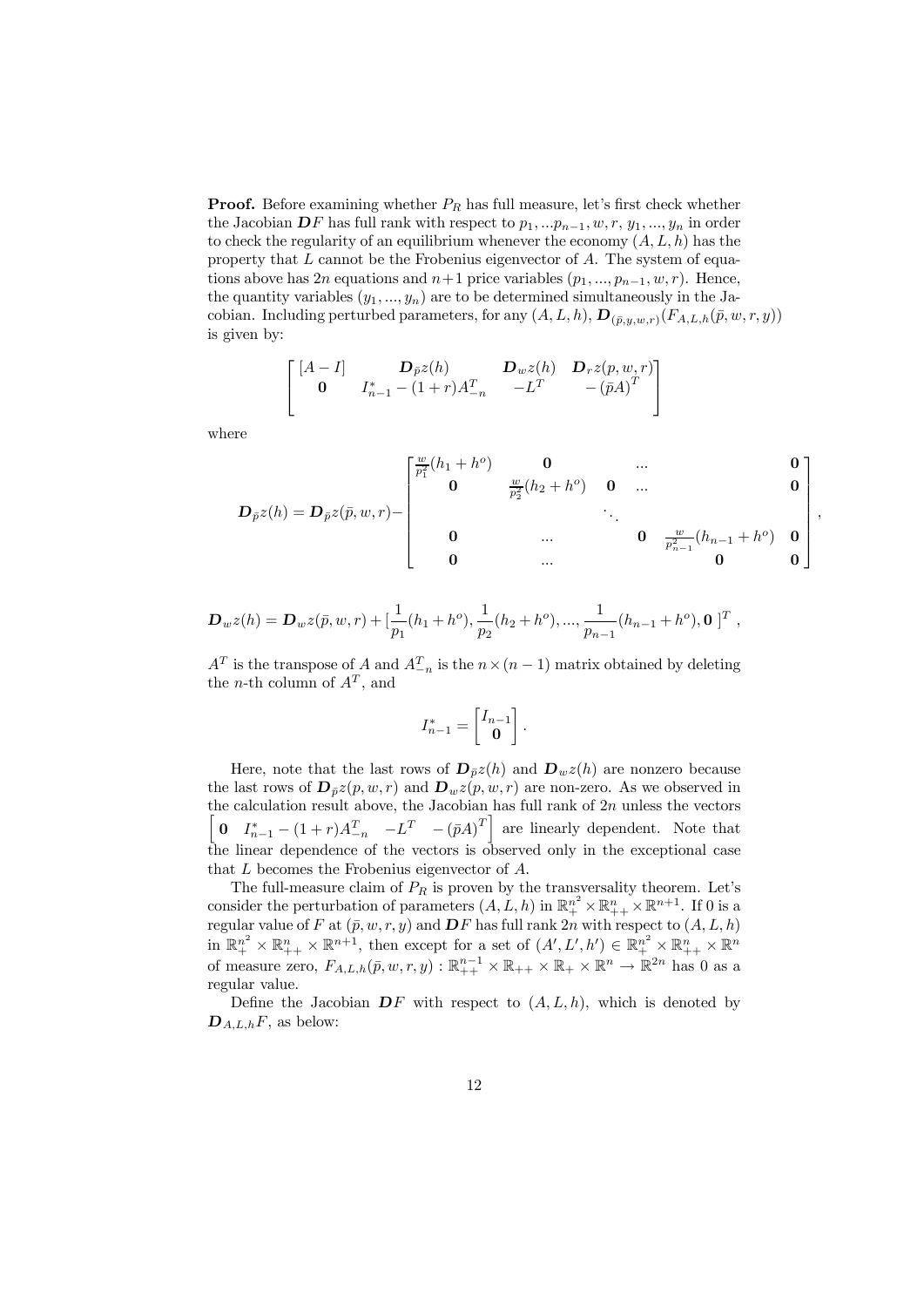DA,L,hF = ⎡ ⎢ ⎢ ⎢ ⎢ ⎢ ⎢ ⎢ ⎢ ⎢ ⎢ ⎢ ⎢ ⎢ ⎢ ⎢ ⎣ w <sup>p</sup><sup>1</sup> <sup>0</sup> <sup>w</sup> <sup>p</sup><sup>1</sup> <sup>y</sup><sup>T</sup> ... <sup>0</sup> w <sup>p</sup>n−<sup>1</sup> <sup>0</sup> <sup>w</sup> pn−<sup>1</sup> ... 0 <sup>w</sup> p<sup>n</sup> w <sup>p</sup><sup>n</sup> <sup>y</sup><sup>T</sup> 0 (\*) −wI<sup>n</sup> ⎤ ⎥ ⎥ ⎥ ⎥ ⎥ ⎥ ⎥ ⎥ ⎥ ⎥ ⎥ ⎥ ⎥ ⎥ ⎥ ⎦

where the row vector  $y^T$  is the transpose of y,  $I_n$  is the  $n \times n$  identity matrix,  $(*) = -(1+r)[p_1I_n \dots p_{n-1}I_n I_n]$  is  $n \times n^2$  matrix. Here, each  $p_iI_n$  is an  $n \times n$ matrix:

$$
p_i I_n = \begin{bmatrix} p_i & \mathbf{0} & \mathbf{0} \\ \mathbf{0} & \ddots & \mathbf{0} \\ \mathbf{0} & \mathbf{0} & p_i \end{bmatrix}.
$$

The first  $n + 1$  columns are for  $(h_1, ..., h_n, h^o)$ , the next  $n^2$  columns are for the components of  $A$  and the last  $n$  columns are for the components of  $L$ . We can see that the above matrix has full-rank.

As for openness, consider the contrary case. Suppose  $P_R$  is not open. Then there exists a sequence  $\{(A, L, h)_{k}\}\$  of non-regular economies converging to a regular economy  $(A, L, h)_* \in P_R$ . Correspondingly, there exists a sequence of non-regular equilibria  $\{(\bar{p}, r, w, y)_k\}$  which converges to a regular equilibrium  $(\bar{p}, r, w, y)_*$  at  $(A, L, h)_*.$  Then the corresponding Jacobian matrices  $DF_{(A,L,h)_k}(\bar{p}, w, r, y)_k$  of  $2n$  rows and  $2n + 1$  columns exist, which have less than full rank. For a Jacobian matrix, we can pick  $2n + 1$  separate square submatrices of order  $2n$ . The determinants of square submatrices of order  $2n$ are all zero. Now we can define a continuous function, say  $c$ , from the set of Jacobian matrices to the set of  $2n + 1$ -dimensional vectors whose components are determinants of square submatrices derived from the Jacobian  $DF_{A,L,h}$ . Since  $c(\mathbf{D}F_{A,L,h}) = (0, ..., 0) \in \mathbb{R}^{2n+1}$  for any  $\mathbf{D}F_{A,L,h}$  of less than full rank,  $c(\mathbf{D}F_{(A,L,h)_k}(\bar{p}, w, r, y, g)_k) = (0, ..., 0)_k \to (0, ..., 0) \in \mathbb{R}^{2n+1}$  as  $k \to \infty$ .

Since  $\{(0, ..., 0)_k\}$  converging to  $(0, ..., 0)$  is closed in  $\mathbb{R}^{2n+1}$  and c is continuous, the inverse image  $c^{-1}(\{(0,...,0)_k\}) = \{DF_{(A,L,h)_k}(\bar{p}, w, r, y, g)_k\}$  is closed. Its elements are Jacobian matrices from  $P\backslash P_R$  of less than full rank. Since  $\{DF_{(A,L,h)_k}(\bar{p}, w, r, y, g)_k\}$  is closed,  $DF_{(A,L,h)_*}(\bar{p}, w, r, y, g)_*$  is contained in  $\{ {\bf D} F_{(A,L,h)_k}(\vec{\bar p},w,r,y,g)_k \}.$ 

Note that  $c(\mathbf{D}F_{(A,L,h)_*}(\bar{p}, w, r, y, g)_*) = (0, ..., 0) \in \mathbb{R}^{2n+1}$ . This implies that the converging point of the sequence  $\{DF_{(A,L,h)_k}(\bar{p}, w, r, y, g)_k\}$ , each element of which is correspondingly defined from  $(A, L, h)_k \in P \backslash P_R$ , must also have less than full rank. In other words, the convergent point of the sequence of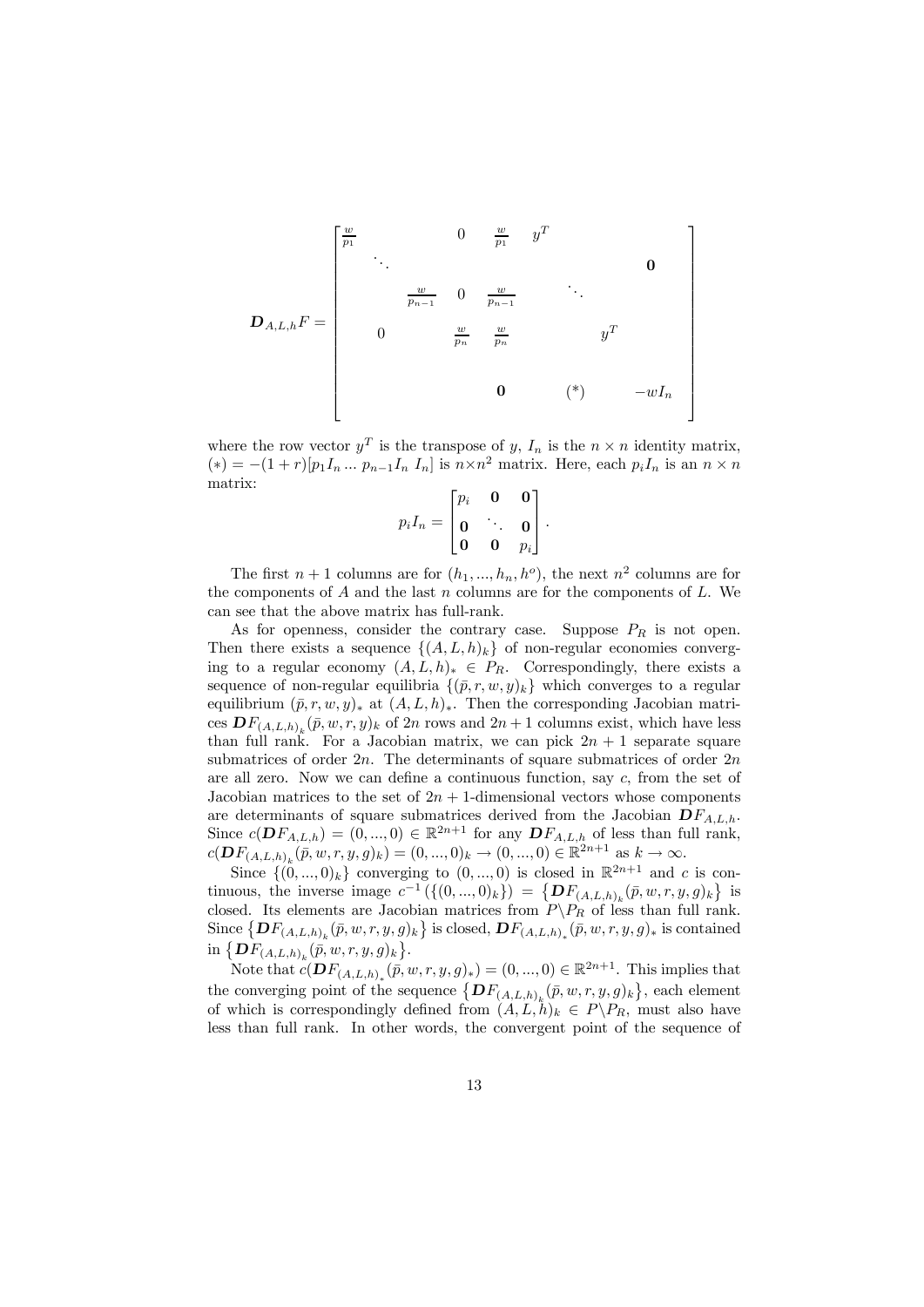non-regular economies must also be non-regular. This contradicts our initial assumption. Therefore, the set of regular economies  $P_R$  is open.

## 5 Concluding Remarks

In the above argument, we have shown that under the same overlapping generation economy as Mandler (1999a; section 6), Sraffian indeterminacy generically occurs in the Sraffian steady-state equilibrium, unlike Mandler's (1999a; section 6) claim. This possibility theorem may be due to the strong monotonicity assumption of individual utility functions in this paper. As mentioned in section 3, if the utility function is allowed to be satiated, the generic determinacy for the steady-state equilibrium may be observed.

Remember that indeterminacy arises in many places in neoclassical economics, such as the overlapping-generations indeterminacy and factor-price indeterminacy summarized by Mandler (2002). However, the Sraffian indeterminacy observed in this paper has a distinctive feature in comparison with such neoclassical types.

Firstly, the overlapping-generations indeterminacy, such as Calvo (1978) and Kehoe and Levine (1990), summarized by Mandler (2002) is characterized as the continuum set of equilibrium price sequences that results from the arbitrariness of initial commodity prices. However, all of the equilibrium price sequences converge uniquely to the common steady-state price. In contrast, here we focus on the case where an equilibrium price sequence constantly consists of a steadystate equilibrium price vector, from the infinite past until the infinite future. However, a continuum set of steady-state equilibrium prices is observed due to the continuum of factor income distributions. This suggests that the Sraffian indeterminacy and the overlapping-generations indeterminacy are quite different.

Secondly, regarding factor-price indeterminacy, the mechanism to derive one dimension of indeterminacy in the model of three factors and two outputs discussed by Mandler (2002) is essentially the same as that discussed by Mandler (1999a, section 3). That is, all three factors can be interpreted so that two of them are reproducible commodities, the same types as output commodities, and the other is labor, but the equilibrium prices are not the steady-state ones. Another typical interpretation would be that all of the factors are primary ones. In contrast, here we focus on the steady-state equilibrium of the economy where labor is the unique primary factor, capital is a bundle of multiple reproducible commodities, and the equilibrium prices are stationary. Moreover, the main source of factor-price indeterminacy is the price-inelastic supply of all productive factors under the fixed production coefficients, which can fix the equilibrium outputs. The remaining unknowns are only the prices associated with a smaller number of price equations. In contrast, the generic indeterminacy discussed here is observed under the conditions that the only price-inelastically supplied factor is labor, and the capital endowments are endogenously determined simultaneously with the determination of equilibrium outputs. Again, the Sraffian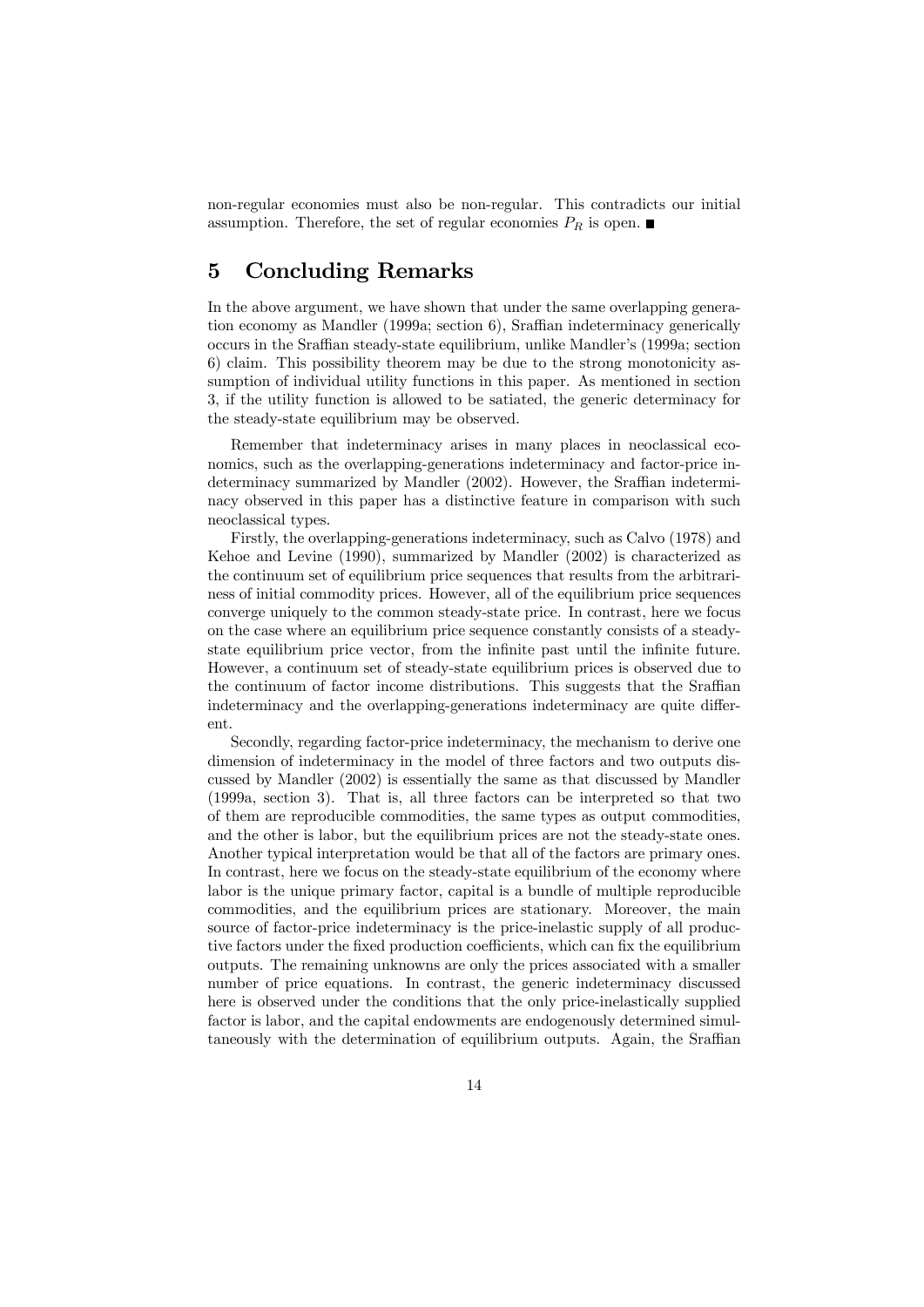indeterminacy discussed here and the factor-price indeterminacy are quite different.

Given the generic indeterminacy of steady-state equilibria in the simple Leontief production model, the natural next question would be whether this indeterminacy is robust in more general models. There may be at least two interesting more general models: a production model with alternative Leontief techniques to represent economies with the possibility of technical changes; and the von Neumann production model of economies with joint production. Note that the discussion developed in section 5 of Mandler (1999a), referring to both of these models, is irrelevant to this robustness question, as it refers only to the sequential equilibria with non-stationary prices, as in section 3 of Mandler (1999a).

For the model with alternative Leontief techniques, it can be verified that the generic feature of one-dimensional indeterminacy of steady-state equilibria is still observed. Moreover, it is still true even if the number of alternative Leontief production techniques is infinite or uncountable. Therefore, unlike the case of sequential equilibria in Mandler (1997), the differentiability of overall production techniques cannot affect the generic feature of the indeterminacy for the case of steady-state equilibria.

For the von Neumann model, unlike the Sraffian equilibrium with a nonstationary price vector discussed in Mandler (1999a, section 5), but similar to the standard Walrasian equilibrium discussed in Mas-Collel (1975) and Kehoe (1980, 1982), the comparison of the number of activities in use with the number of factors that have positive prices is irrelevant. The former can vary across different equilibrium price vectors even in the case of steady-state equilibria. Given such features, we conjecture that the generic one-dimensional indeterminacy of steady-state equilibria is still observed in economies with joint production, but leave this for future research.

Finally, as Mandler's (2002) reference to Morishima (1961) indicates, it would also be interesting to investigate the economic implications of Sraffian indeterminacy in the context of turnpike theorems, a question that has not been thoroughly studied in modern general equilibrium theory.

### 6 References

Balasko, Y. and Cass, D. (1989) The structure of financial equilibrium with exogenous yields: The case of incomplete markets Econometrica, 57, 135—162.

Calvo, G. A. (1978) On the Indeterminacy of Interest Rates and Wages with Perfect Foresight, Journal of Economic Theory, 19, 321—337.

Debreu, G. (1970) Economies with finite set of equilibria, Econometrica, 38, 387—393.

Debreu, G. (1972) Smooth preferences, Econometrica, 40, 603—615.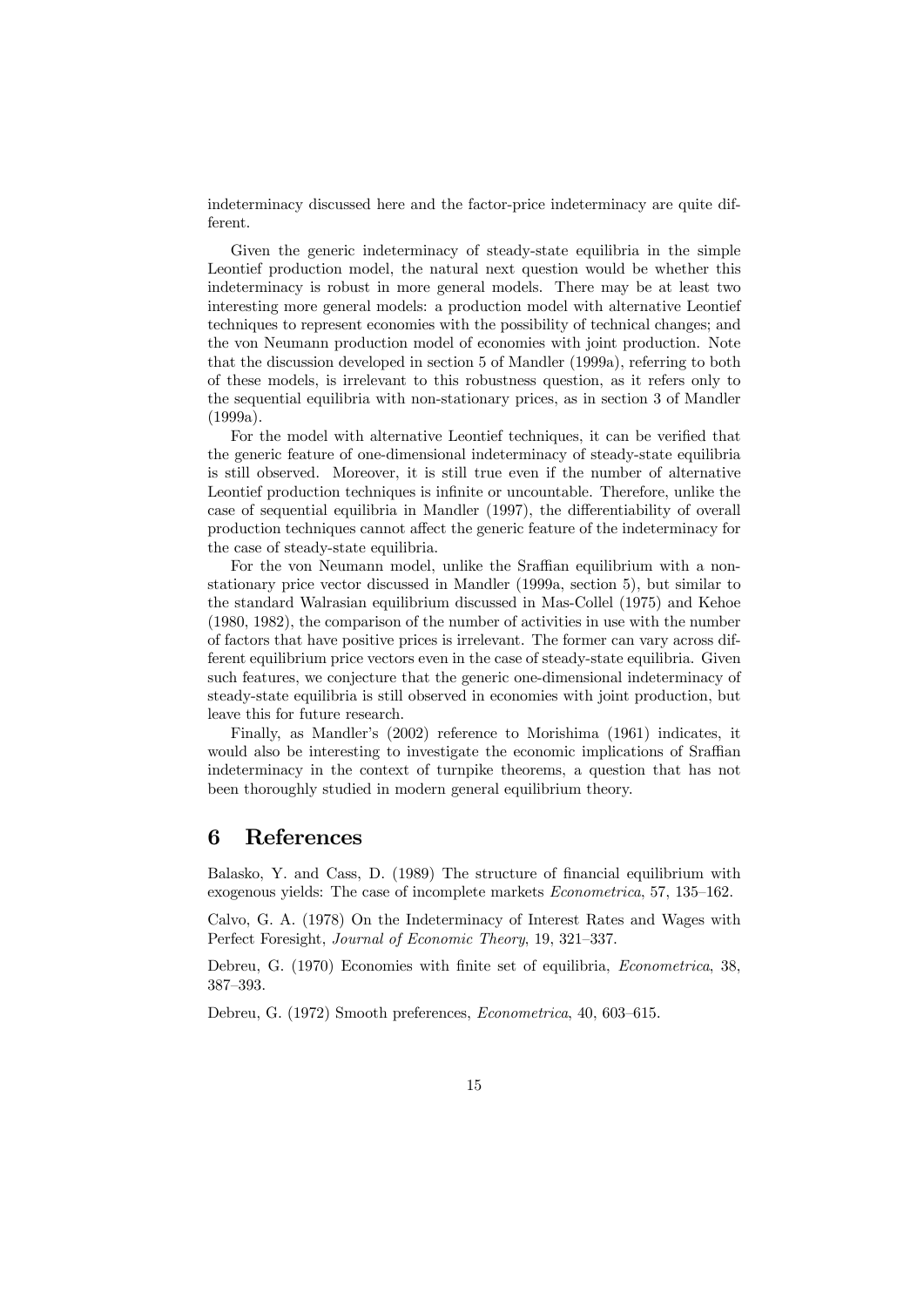Eatwell, J. and Milgate, M. (1999) Some deficiencies of Walrasian intertemporal general equilibrium, in Mongiovi, G. and Petri, F. (eds), Value, Distribution and Capital, 93—104. Routledge, New York.

Garegnani, P. (1990) Quantity of capital, in Eatwell, J. Milgate, M. and Newman, P. (eds), Capital Theory, 1—78. Palgrave Macmillan, New York.

Geanakoplos, J. and Polemarchakis, H. (1987) Existence, regularity and constrained suboptimality of competitive portfolio allocations when the asset market is incomplete, in Heller, W.P., Starr, R.M. and Strrett, D.M. (eds), In Essays in Honor of Kenneth Arrow, vol. 3 Cambridge University Press, Cambridge.

Grandmont, J. M. (1977) Temporary General Equilibrium Theory, Econometrica, 45, 535—572.

Hahn, F. (1999) The Neo-Ricardians, Cambridge Journal of Economics, 6, 353— 374.

Kehoe, T. (1980) An index theorem for general equilibrium models with production, Econometrica, 48, 1211—1232.

Kehoe, T. (1982) Regular production economies, Journal of Mathematical Economics, 10, 147—176.

Kehoe, T. and Levine, D. K. (1990) The Economics of Indeterminacy in Overlapping Generations Models, Journal of Public Economics, 42, 219—243.

Mandler, M. (1995) Sequential indeterminacy in production economies, Journal of Economic Theory, 66, 406—436.

Mandler, M. (1997) Sequential regularity in smooth production economies, Journal of Mathematical Economics, 27, 487—504.

Mandler, M. (1999a) Sraffian indeterminacy in general equilibrium, Review of Economic Studies, 66, 693—711.

Mandler, M. (1999b) Dilemmas in Economic Theory, Oxford University Press, New York.

Mandler, M. (2002) Classical and neoclassical indeterminacy in one-shot versus ongoing equilibria, Metroeconomica, 53, 203—222.

Mas-Colell, A. (1975) On the continuity of equilibrium prices in constant return production economies, Journal of Mathematical Economics, 2, 21-33.

Mas-Colell, A. (1985) The Theory of General Equilibrium: A Differential Approach, Cambridge University Press, Cambridge, Massachusetts.

Morishima, M. (1961) Proof of a turnpike theorem: the "no joint production" case, Review of Economic Studies, 28, 89—97.

Petri, F. (2004) General Equilibrium, Capital and Macroeconomics, Edward Elgar, Northampton, Massachusetts.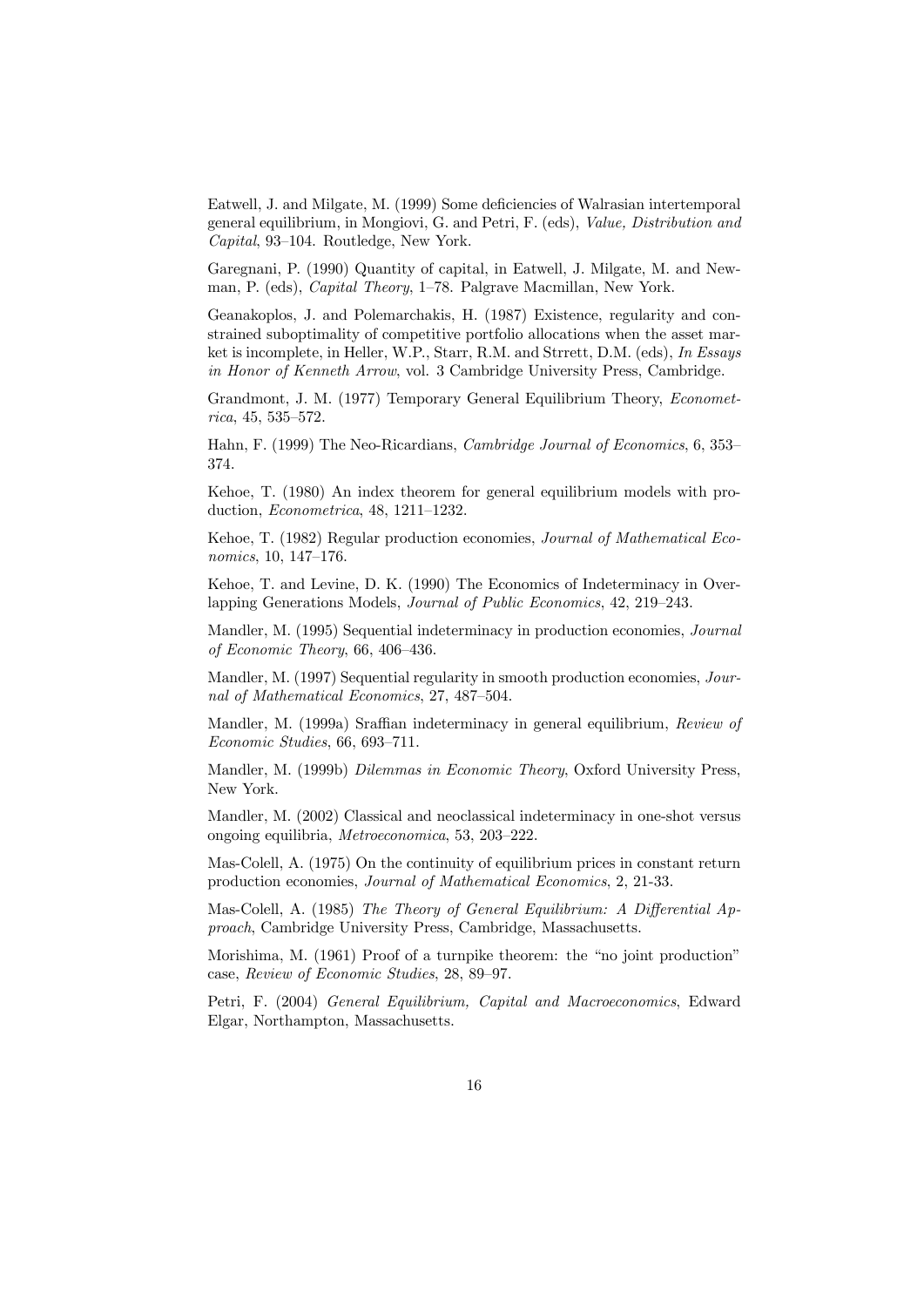Sraffa, P. (1960) Production of Commodities by Means of Commodities: Prelude to a Critique of Economic Theory, Cambridge University Press, Cambridge.

Tvede, M. (2010) Overlapping Generations Economies, Palgrave Macmillan, New York.

## 7 Appendix: The Existence of Sraffian Steady-State Equilibrium

In this Appendix, we show that, given an economy  $\langle (A, L) ; \omega_i; u \rangle$ , there exists an open subset of available non-negative interest rates such that for every interest rate in this subset, an associated steady-state equilibrium exists. By such an existence theorem, it is ensured that the generic indeterminacy discussed in Theorems 1 and 2 is not an empty claim.

Note that if speculative investment were allowed to be non-zero and nonnegative under a steady-state equilibrium, then the commodity market clearing condition (b) in Definition 2 would be given by the following form:

$$
y + \delta \ge z(p, w, r) + Ay + \delta,
$$

which is also the reduced form of condition (1.2) in Definition 1.

Finally, given that the utility function is strongly monotonic,  $\delta \geq 0$  would appear under the steady-state equilibrium only when the equilibrium interest rate is zero. However, even when the equilibrium interest rate is zero,  $\delta = 0$  is still an optimal action. Therefore, without loss of generality, we may focus on the case of no speculative investment when we discuss the indeterminacy of the Sraffian steady-state equilibrium.

With Definition 2, we can obtain the following existence theorem of the Sraffian steady-state equilibrium in this overlapping economy.

**Theorem A1:** Let  $\langle (A, L); \omega_l; u \rangle$  be an economy as specified above. Then, there exists a *Sraffian steady-state equilibrium*  $((p, w, r), y (p, w, r))$  under this economy.

**Proof.** Let us define  $\triangle \equiv \{(p, w) \in \mathbb{R}^{n+1}_+ \mid \sum_{i=1}^n p_i + w = 1\}$  and  $\stackrel{\circ}{\triangle} \equiv \{(p, w) \in \triangle \mid (p, w) > 0\}$ . For each  $(p, w) \in \triangle$ , consider the following opmizaition problem:

$$
\max_{(z_b, z_a, y)} u(z_b, z_a)
$$

subject to

$$
pz_b + W \leqq w\omega_l,
$$
  
\n
$$
pAy = W, \text{ and}
$$
  
\n
$$
pz_a \leqq \max\{py - wLy, W\}.
$$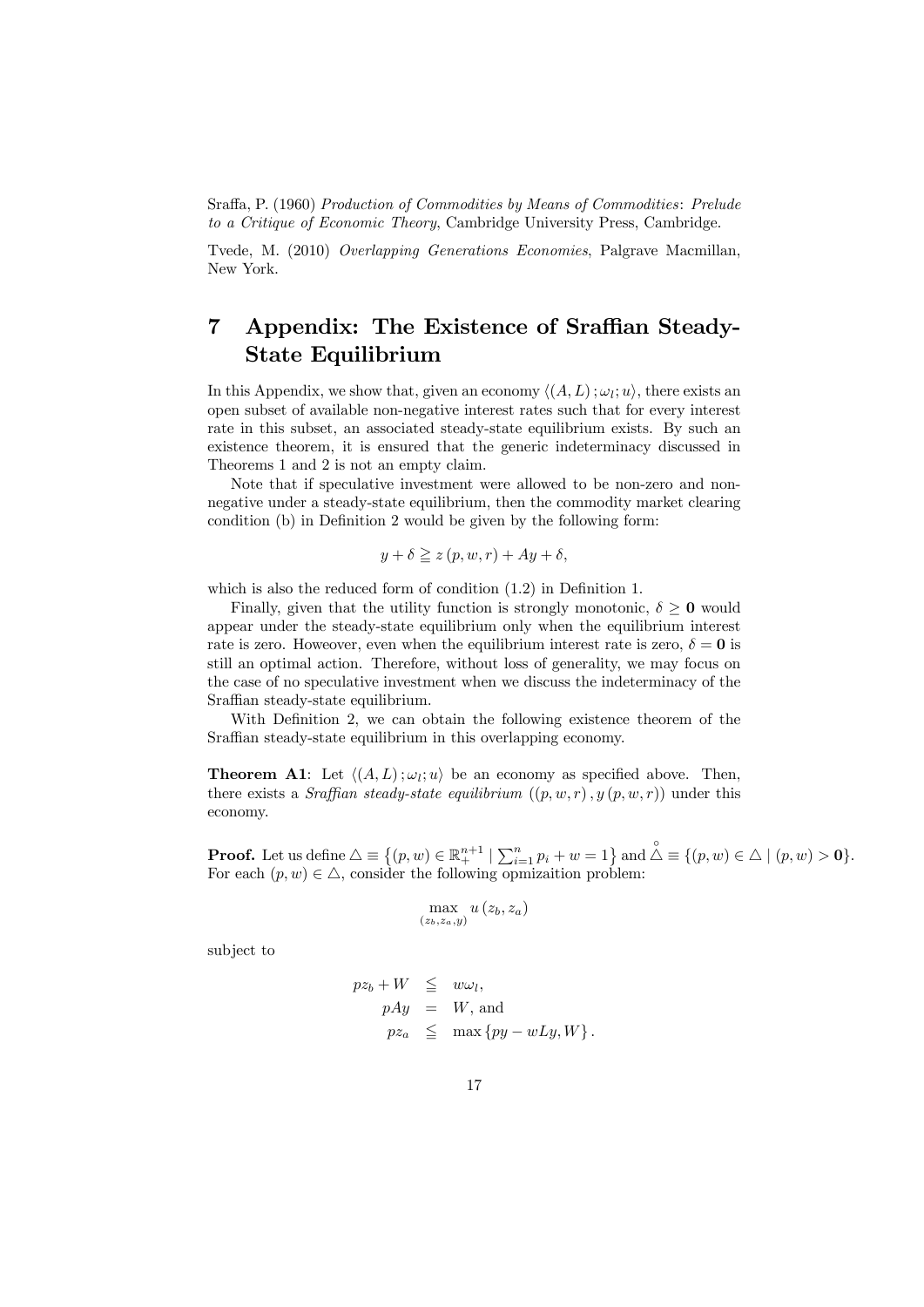Denote the set of solutions to this optimization problem by  $\mathcal{O}(p, w)$ .

Take  $(z_b(p, w), z_a(p, w), y(p, w)) \in \mathcal{O}(p, w)$ . Then,

$$
y(p, w) \in \arg \max \left\{ \max_{y \ge 0; \ pAy = W} py - pAy - wLy, 0 \right\}
$$

holds. It is also shown that the correspondence  $\mathcal{O}: \triangle \rightarrow \mathbb{R}_+^n \times \mathbb{R}_+^n \times \mathbb{R}_+^n$  is non-empty, compact and convex-valued, and upper hemicontinuous.

Let us define the excess demand correspondence  $\mathcal{D} : \overset{\circ}{\triangle} \rightarrow \mathbb{R}^n$  by

$$
\mathcal{D}(p, w) = \left\{ (z (p, w) - (I - A) y (p, w), Ly (p, w) - \omega_l) \mid (z_b (p, w), z_a (p, w), y (p, w)) \in \mathcal{O}(p, w) \right\}.
$$

It can be shown that this correspondence is non-empty, compact and convexvalued, and upper hemicontinuous. By the strong monotonicity of  $u$ , the following form of Walras' law holds: for any  $(p, w) \in \triangle$  and any  $d(p, w) \in \mathcal{D}(p, w)$ ,  $(p, w) \cdot d(p, w) = 0.$ 

Let us take any price sequence 
$$
\{(p^k, w^k)\}\subset \overset{\circ}{\triangle}
$$
 such that  $(p^k, w^k) \to (\overline{p}, \overline{w}) \in \triangle \backslash \overset{\circ}{\triangle}$ . Take  $d(p^k, w^k) \in \mathcal{D}(p^k, w^k)$  for each  $(p^k, w^k)$ .

Suppose that  $(\overline{p}, \overline{w}) \in \triangle \backslash \overset{\circ}{\triangle}$  with  $\overline{w} > 0$ . Then, there exists a commodity i such that  $\overline{p}_i = 0$ . Then, for sufficiently large k,  $p_i^k$  is sufficiently close to zero. Then,  $z_i(p^k, w^k)$  is sufficiently large by the strong monotonicity of u. In contrast,  $y(p^k, w^k)$  is bounded by the condition  $p^k A y(p^k, w^k) < w^k \omega_l$ . Therefore, for sufficiently large k,  $z_i(p^k, w^k) - y_i(p^k, w^k) + A_i y(p^k, w^k) > 0$  should hold, where  $A_i$  is the *i*-th row vector of A. Now, let us define  $(p', w') \in \triangle$  such that  $(p', w') \equiv \frac{1}{\lambda} (p^k, w^k) - \frac{1-\lambda}{\lambda} (\overline{p}, \overline{w})$  for some sufficiently small  $\lambda \in (0, 1)$ . Then,  $(p', w') \cdot d(p^k, w^k) > 0$  holds as  $p'_i [z_i (p^k, w^k) - y_i (p^k, w^k) + A_i y (p^k, w^k)] > 0$ is sufficiently greater.

Suppose that  $(\overline{p}, \overline{w}) \in \triangle \backslash \overset{\circ}{\triangle}$  with  $\overline{w} = 0$ . Then, for sufficiently large k,  $w^k$ is sufficiently close to zero. Then,  $y(p^k, w^k)$  must be sufficiently close to zero vector as  $p^k A y (p^k, w^k) < w^k \omega_l$ . Thus, for sufficiently large k,  $L_y(p^k, w^k) < \omega_l$ should hold. Now, let us define  $(p', w') \in \overset{\circ}{\triangle}$  such that  $(p', w') \equiv \left(p^k \left(1 + \frac{\varepsilon}{1 - w^k}\right)\right)$  $\Big), w^k - \varepsilon \Big)$ for some sufficiently small  $\varepsilon > 0$ . Then,

$$
(p', w') \cdot d(p^k, w^k)
$$
  
= 
$$
\left(p^k \left(1 + \frac{\varepsilon}{1 - w^k}\right), w^k - \varepsilon\right) \cdot \left(z \left(p^k, w^k\right) - (I - A) y \left(p^k, w^k\right), Ly\left(p^k, w^k\right) - \omega_l\right)
$$
  
= 
$$
\frac{\varepsilon}{1 - w^k} p^k \cdot \left[z \left(p^k, w^k\right) - (I - A) y \left(p^k, w^k\right)\right] - \varepsilon \left(Ly \left(p^k, w^k\right) - \omega_l\right)
$$
  
= 
$$
\frac{w^k}{1 - w^k} \varepsilon \left(\omega_l - Ly\left(p^k, w^k\right)\right) - \varepsilon \left(Ly \left(p^k, w^k\right) - \omega_l\right) > 0.
$$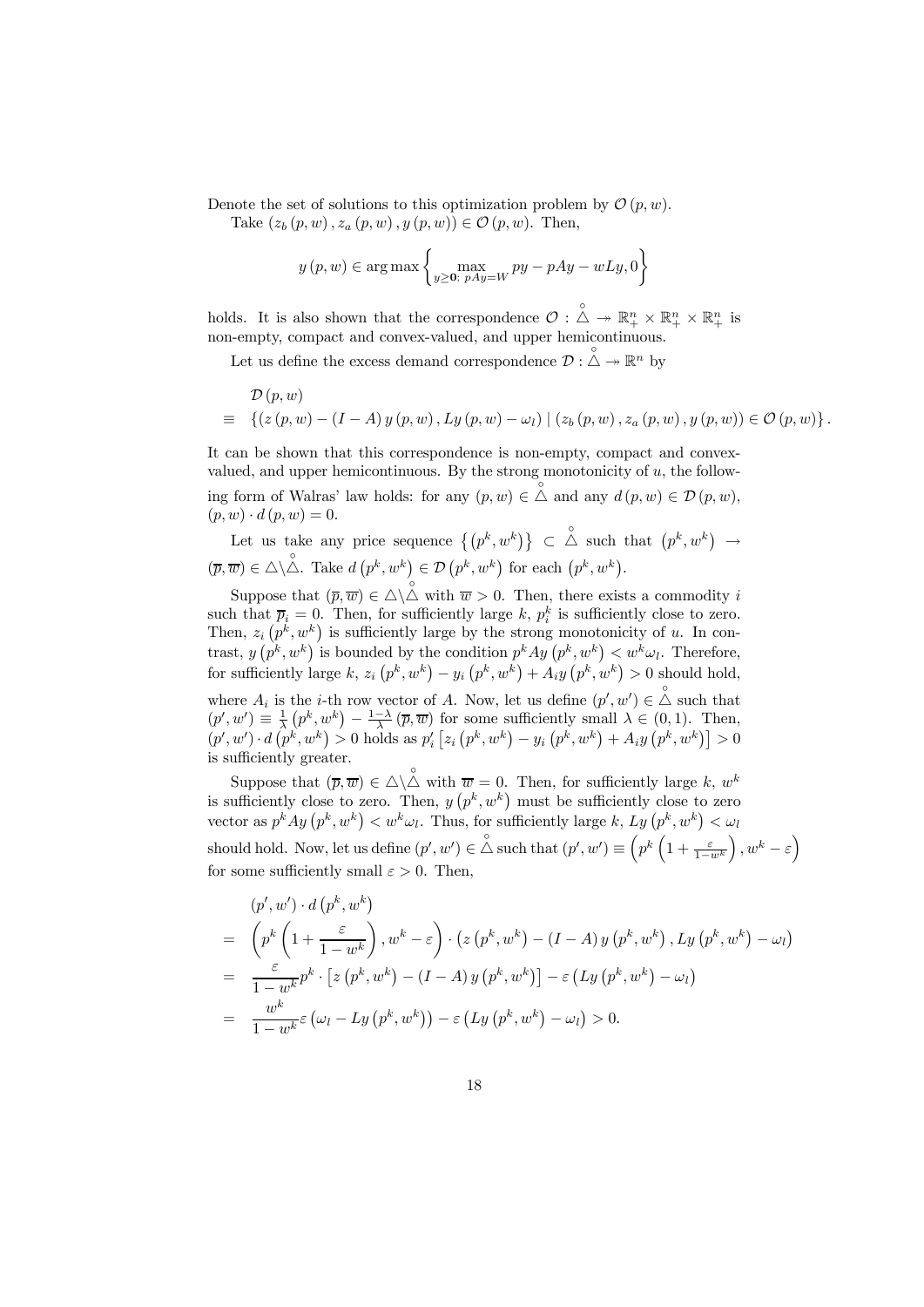In summary, we have shown that for any price sequence  $\{(p^k, w^k)\}\subset \overset{\circ}{\triangle}$ such that  $(p^k, w^k) \rightarrow (\overline{p}, \overline{w}) \in \triangle \setminus \overset{\circ}{\triangle}$ , and for any  $d(p^k, w^k) \in \mathcal{D}(p^k, w^k)$ , there exists  $(p', w') \in \overset{\circ}{\triangle}$  such that  $(p', w') \cdot d(p^k, w^k) > 0$  for infinitely many k. Then, by Grandmont (1977, Lemma 1), there exists  $(p^*, w^*) \in \triangle^{\circ}$  such that  $z(p^*, w^*) - (I - A) y (p^*, w^*) = 0$  and  $Ly (p^*, w^*) - \omega_l = 0$ . Thus,  $y(p^*, w^*) =$  $(I - A)^{-1} z (p^*, w^*)$ , and so  $y (p^*, w^*) > 0$  by the indecomposability of A, unless  $z(p^*, w^*) = 0$ . Since  $p^* > 0$  and  $w^* > 0$ ,  $z(p^*, w^*) \ge 0$  follows from the strong monotonicity of u. Thus,  $y(p^*, w^*) > 0$ . Then, for  $r^* \equiv \frac{p^*y(p^*, w^*) - Ly(p^*, w^*)}{n^* A v(f(x^*, w^*))} - 1$ .  $\frac{p(w)-Ly(p,w)}{p^*Ay(p^*,w^*)} - 1,$  $r^* \geq 0$  holds from  $y (p^*, w^*) \in \arg \max \{ \max_{y \geq 0, p^*Ay = W} p^*y - p^*Ay - w^*Ly, 0 \}.$ Moreover, it should follow from the optimal behavior and  $y (p^*, w^*) > 0$  that

$$
p^* = (1 + r^*) p^* A + w^* L.
$$

Thus, there exists a Sraffian steady-state equilibrium  $((p^*, w^*, r^*)$ ,  $y (p^*, w^*, r^*))$ with  $y (p^*, w^*, r^*) = y (p^*, w^*)$ . ■

Denote the Frobenius eigenvalue of the matrix A by  $(1+R)^{-1} \in (0,1)$ . Then, by Theorem A1 and Theorem 1, we have the following existence theorem.

**Theorem A2:** Let  $\langle (A, L) ; \omega_i; u \rangle$  be an economy as specified above. Let  $((p^*, w^*, r^*), y (p^*, w^*, r^*))$  be a Sraffian steady-state equilibrium, which is regular. Then, there exists an open neighborhood  $\mathcal{N}(r^*) \subseteq [0, R)$  of  $r^*$  such that there exists a Sraffian steady-state equilibrium

$$
((p(r), w(r), r), y (p(r), w (r), r))
$$

for every  $r \in \mathcal{N}(r^*)$ .

**Proof.** Let us define a continuously differentiable function  $F : \mathbb{R}^{n-1}_+ \times \mathbb{R}_+ \times$  $[0, R) \times \mathbb{R}^n_+ \to \mathbb{R}^{2n}$  as:

$$
F(\overline{p}, w, r, y) = \begin{bmatrix} z(p, w, r) - [I - A]y \\ \overline{p}_{-n} - (1+r)\overline{p}A_{-n} - wL_{-n} \\ Ly - \omega_l \end{bmatrix}.
$$

Let  $(p^*, w^*, r^*, u^*)$  be a Sraffian steady-state equilibrium, whose existence is ensured by Theorem A1. Assume it is a regular equilibrium. Then, the Jacobian of F at  $(p^*, w^*, r^*, y^*)$  is given by  $\mathbf{D}_{(y,\overline{p},w,r)}(F(\overline{p}^*, w^*, r^*, y^*))$  is given by:

$$
\begin{array}{ll}\n\mathbf{D}_{(y,\overline{p},w,r)}(F(\overline{p}^*,w^*,r^*,y^*)) \\
= \begin{bmatrix}\n[A-I] & \mathbf{D}_{\overline{p}}z(\overline{p}^*,w^*,r^*) & \mathbf{D}_{w}z(\overline{p}^*,w^*,r^*) & \mathbf{D}_{r}z(\overline{p}^*,w^*,r^*) \\
\mathbf{0} & I_{n-1}-(1+r)A_{-n}^T & -L_{-n}^T & -(\overline{p}A_{-n})^T \\
L & 0 & 0 & 0\n\end{bmatrix}.\n\end{array}
$$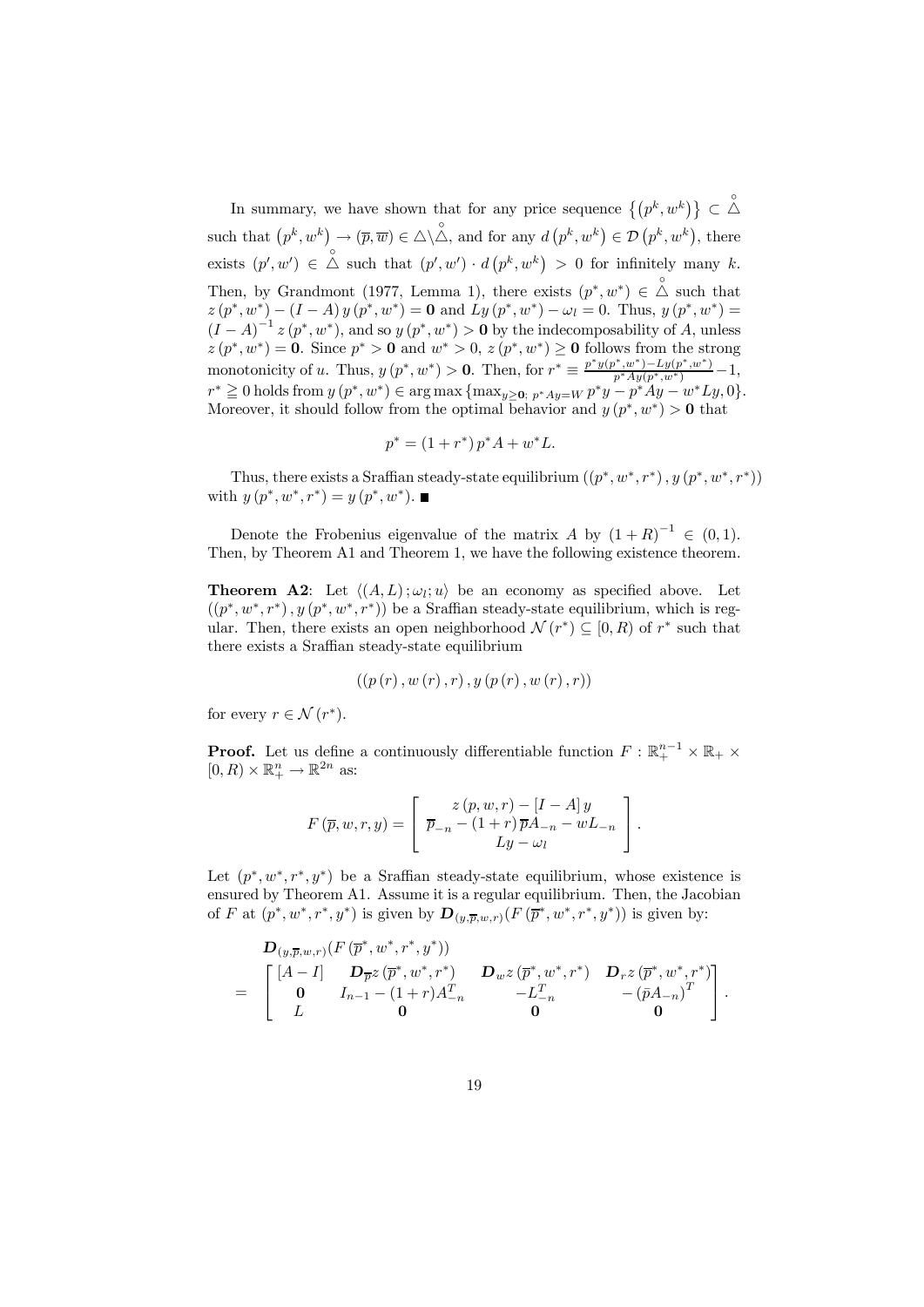As  $(p^*, w^*, r^*, y^*)$  is regular, it follows that  $rank\left[\mathbf{D}_{(y,\overline{p},w,r)}(F(\overline{p}^*, w^*, r^*, y^*))\right] =$ 2n.

Then, by the implicit function theorem, there exist an open neighborhood  $\mathcal{N}(r^*) \subset [0, R)$  of  $r^*$  and also an open neighborhood  $\mathcal{M}(\overline{p}^*, w^*, y^*) \subset \mathbb{R}^{n-1}_+$  ×  $\mathbb{R}_+ \times \mathbb{R}_+^n$  of  $(\overline{p}^*, w^*, y^*)$  such that there exists a continuous single-valued mapping  $\eta : \mathcal{N}(r^*) \to \mathcal{M}(\overline{p}^*, w^*, y^*)$  such that for any  $r' \in \mathcal{N}(r^*)$ , there exists  $(\bar{p}', w', y') = \eta(r')$  with  $F(\bar{p}', w', r', y') = 0$ . By the definition of the mapping  $F, F(\overline{p}', w', r', y') = 0$  implies that  $\overline{p}' \cdot (z(\overline{p}', w', r') - [I - A] y') +$  $w' \cdot (Ly' - \omega_l) = 0$ . As  $\overline{p}'_{-n} = (1 + r') \overline{p}' A_{-n} + w' L_{-n}$ , it also follows that  $1 = (1+r')\overline{p}'A_n + w'L_n$ . Thus,  $\overline{p}' = (1+r')\overline{p}'A + w'L$  holds, which implies that  $(\bar{p}', w', r', y')$  is a Sraffian steady-state equilibrium associated with  $r' \in \mathcal{N}(r^*)$ .  $\blacksquare$ 

In this way, we can show that for each non-negative interest rate within a subset of  $[0, R)$ , there exists a Sraffian steady-state equilibrium associated with this interest rate.

## 8 Addendum: Indeterminacy of the stationary growth equilibrium

The definition of steady-state equilibrium, Definition 2, presumes that the aggregate net investment of capital is exogenously given to be zero. In this section, we will introduce an alternative equilibrium notion.

Note that in the case of steady-state equilibrium, gross investment is only for the replacement, and so no net investment appears. Alternatively, consider a case where positive net investment may be observed and its ratio to gross investment is invariant throughout the whole periods. Let  $g$  denote the ratio of net investment to replacement investment and call it an investment growth rate. Consider an economy of overlapping generations with an endogenous rate,  $g$ , of investment growth. Then, the corresponding long run feature of a competitive equilibrium with no speculative investment is given as follows.

**Definition 7:** A *stationary growth equilibrium* under the overlapping economy  $\langle (A, L); \omega_l; u \rangle$  is a profile of a stationary price vector  $(p, w, r)$ , a gross output vector  $y \ge 0$ , and a common ratio of new to replacement investment  $g > -1$ , such that the following conditions are satisfied:

<sup>&</sup>lt;sup>4</sup>As shown in the proof of Theorem 2, the regularity of the equilibrium  $(p^*, w^*, r^*, y^*)$ is indeed verified except for a non-generic case that the vector  $L$  becomes the Frobenius eigenvector of A.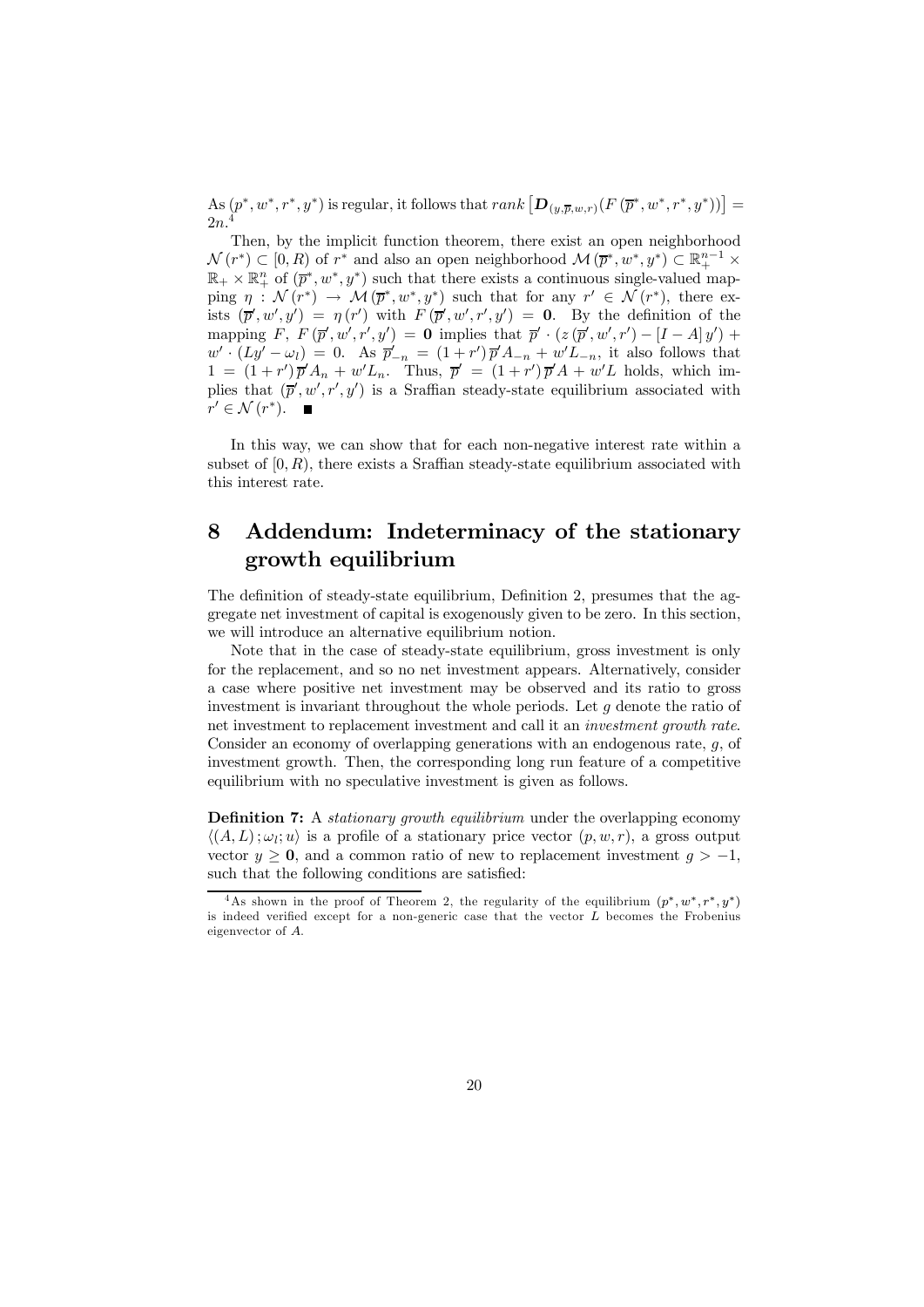$$
p \leq (1+r)pA + wL; (a^*)
$$
  
\n
$$
y \geq z(p, w, r; g) + (1+g)Ay, (b^*)
$$
  
\nwhere  $z(p, w, r; g) \equiv z_b(p, w, r) + \frac{z_a(p, w, r)}{1+g};$   
\n
$$
Ly \leq \omega_l, (c^*)
$$
  
\nand 
$$
\frac{pz_a(p, w, r)}{1+r} = (1+g)pAy, (d^*)
$$

Moreover, a *stationary growth equilibrium*  $((p, w, r), y, q)$  under the overlapping economy  $\langle (A, L) : \omega_l; u \rangle$  is called Sraffian if and only if all of the conditions  $(a^*),$  $(b^*)$ , and  $(c^*)$  hold in equality.

In the above definition, the equation  $(d^*)$  for the present value of consumption expenditure in old age and gross productive investment is equivalent to the condition of no speculative investment. This additional requirement is consistent with individual optimization in the equilibria, because it is an optimal action for every generation to make no speculative investment whenever the equilibrium price vector of commodities is stationary. Some of the literature on overlapping generation models treats this condition as a part of the definition of competitive equilibrium, like Tvede (2010; p. 118; Definition 7.1).

Note that if speculative investment were allowed to be non-zero and nonnegative under the stationary growth equilibrium, then the commodity market clearing condition in Definition 7 would be given by the following form:

$$
y + \delta \ge z (p, w, r; g) + (1 + g) Ay + (1 + g) \delta,
$$

which is the reduced form of the condition  $(1.2)$  in Definition 1. If this inequality logically implied (b\*) of Definition 7, then the non-zero and non-negative speculative investment under the stationary growth equilibrium would be compatible with the standard commodity market clearing condition for the definition of the stationary growth equilibrium. However, it does not imply (b\*): for instance, in the case of  $q < 0$ .

Finally, given that the utility function is strongly monotonic,  $\delta \geq 0$  would appear under the stationary growth equilibrium only when the equilibrium interest rate is zero. Therefore, without loss of generality, we may focus on the case of no speculative investment when we discuss the indeterminacy of the Sraffian stationary growth equilibrium.

Here, the aggregate consumption demand is given by  $z(p, w, r; g) = z_b(p, w, r) +$  $\frac{z_a(p,w,r)}{1+g}$ , where  $\frac{z_a(p,w,r)}{1+g}$  represents the old generation's consumption demand in the present period. The appearance of the denominator in the second component of this equation implies that  $g$  is also equal to the growth rate of labor endowments (population), in that the ratio of the old generation's population (labor endowment) to the young generation's is  $\frac{1}{1+g}$ . The endogenous determination of population growth is fixed outside of the market mechanism, and so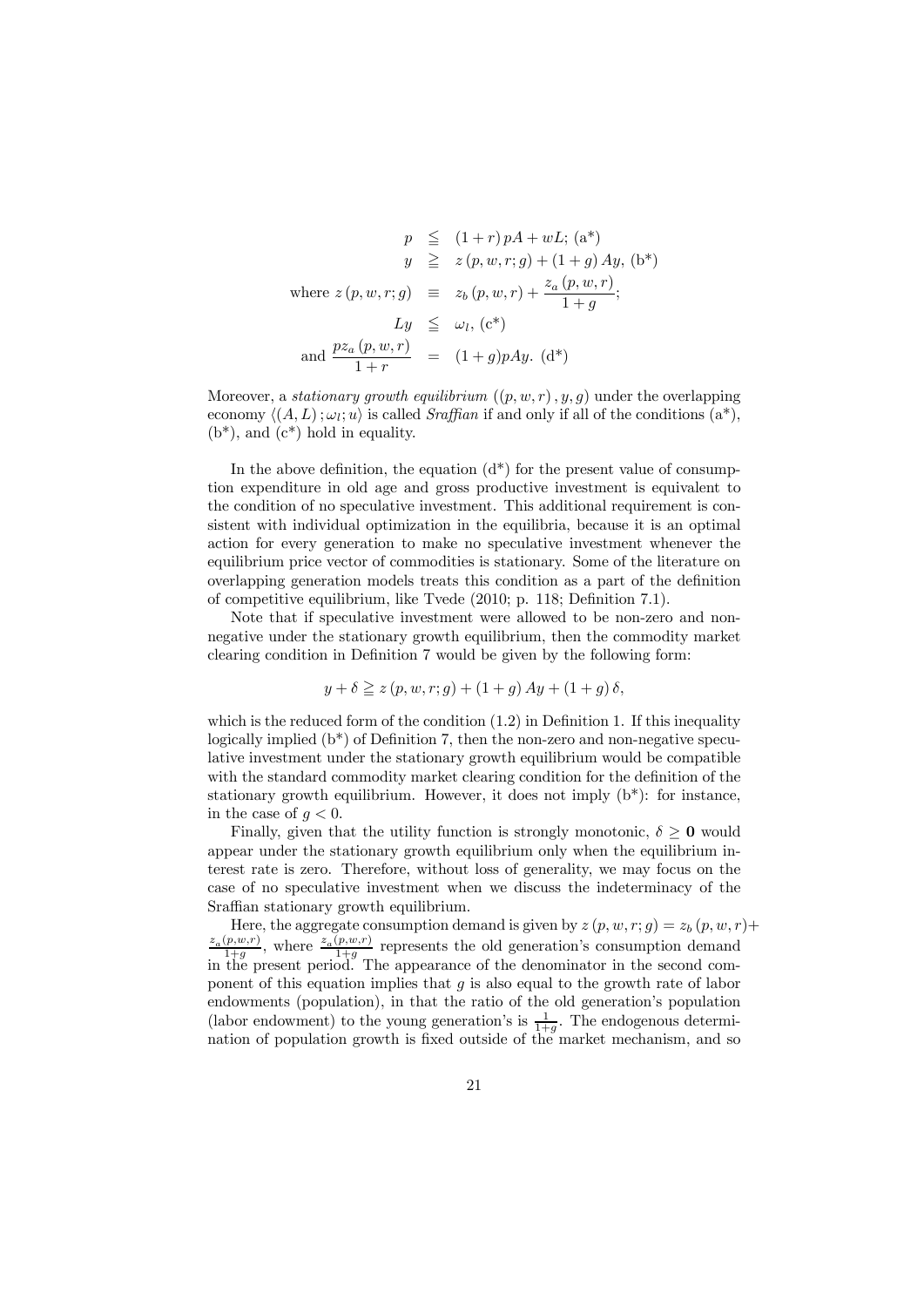it is not specified in the economic model. In the section of concluding remarks, we will discuss how the endogenous population growth rate would be matched with the equilibrium investment growth rate under the stationary growth equilibrium.

#### 8.1 Indeterminacy of the stationary growth equilibrium

Given the Leontief production technique  $(A, L)$ , let  $y^* > 0$  be the Frobenius eigenvector associated with the Frobenius eigenvalue  $(1 + R)^{-1}$  such that it is normalized to satisfy  $Ly^* = 1$ . This commodity bundle is called the *standard* commodity by Sraffa (1960). In this section, we assume that the standard commodity is adopted as the numeraire of the price system: for any market price vector  $p \in \mathbb{R}_+^n$ ,  $py^* = 1$  is satisfied.

With Definition 7, we can obtain the following existence theorem of the Sraffian stationary growth equilibrium in this overlapping economy.

**Theorem 3:** Let  $\langle (A, L) ; \omega_l; u \rangle$  be an overlapping generation economy as specified above. Then, for each profit rate  $r \in [0, R)$ , there exists a *Sraffian stationary* growth equilibrium  $((p, w, r), y, g)$  under this economy.

**Proof.** Let  $R > 0$  be the maximal profit rate under the technique  $(A, L)$ . As is well-known,  $\frac{1}{1+R}$  is the Frobenius eigen value of the productive and indecomposable matrix A such that there exists a unique Frobenius eigen vector  $p^* > 0$ satisfying  $p^* = (1 + R) p^* A$ .

Take any  $r \in [0, R)$ . Then, due to the Sraffian linear distribution function, we can specify  $w > 0$  as satisfying

$$
r = R(1 - w).
$$

Given  $(w, r)$ , let

$$
p \equiv wL (1 - (1 + r) A)^{-1}.
$$

Then, it is well-known that in this case,  $p > 0$  and  $p = (1 + r) pA + wL$  hold. That is, we obtain a stationary price vector  $(p, w, r)$ , which prevails at each and every period.

Given this price information  $(p, w, r)$ , consider the program  $MP<sup>t</sup>$  of generation t. Let  $(z_b^t(p, w, r), z_a^t(p, w, r))$  be a solution of generation t to the program  $MP<sup>t</sup>$  under the stationary prices  $(p, w, r)$ . But the same solution is also optimal for generation  $t-1$ , as all generations have the same utility function. Therefore, without loss of generality, we get rid of the superscript "t" in the solution to each  $MP<sup>t</sup>$ .

Thus, now without loss of generality, let  $z(p, w, r; g) \equiv z_b(p, w, r) + \frac{z_a(p, w, r)}{1 + g}$ be the aggregate consumption demand vector, where  $g > -1$  denotes a common growth rate of outputs. In addition, let

$$
y(p, w, r; g) \equiv [I - (1 + g) A]^{-1} z (p, w, r; g).
$$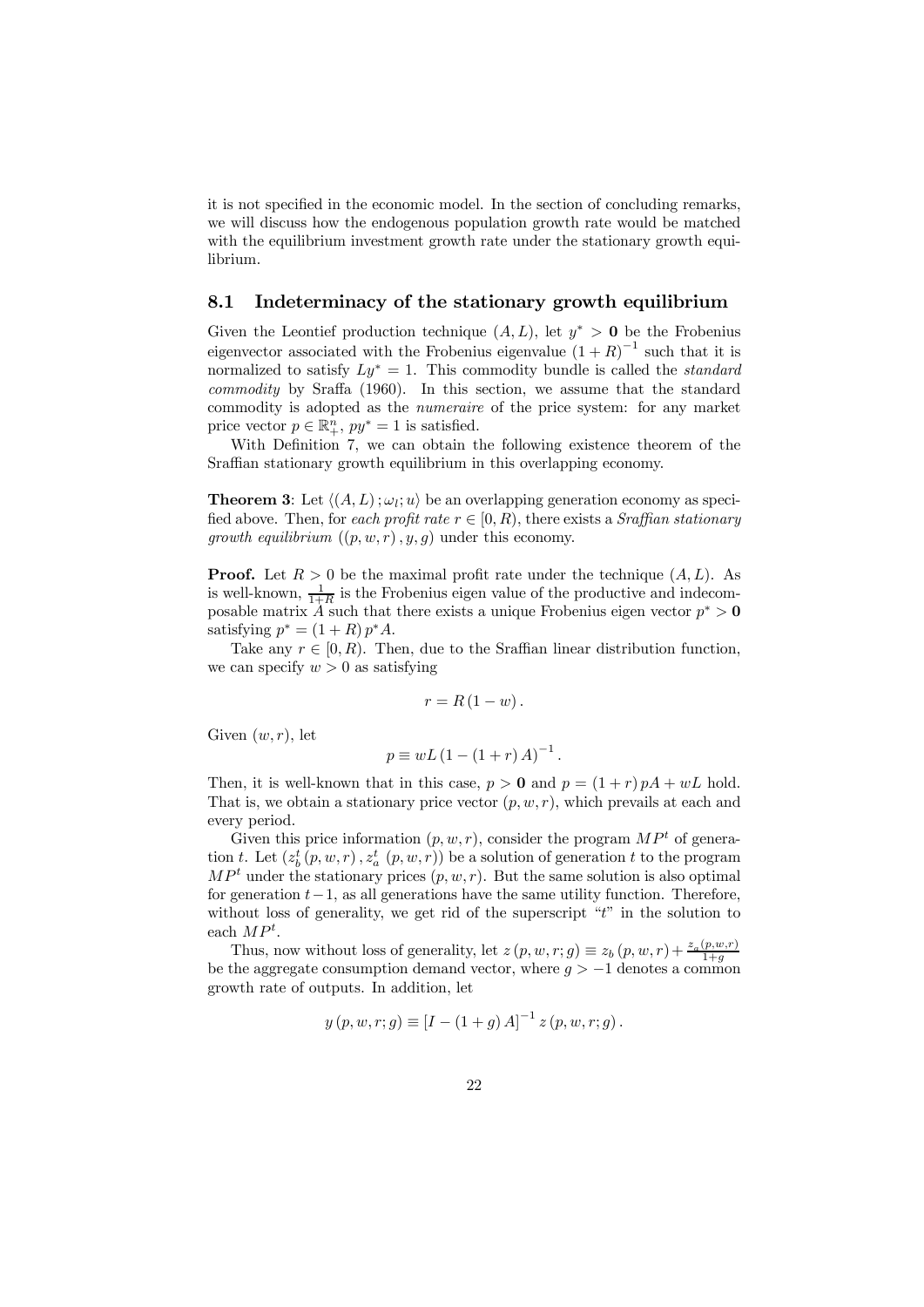Note that since A is productive and indecomposable, we have  $[I-(1+g)A]^{-1}$ 0 for any  $g \in (-1, R)$ , and so  $y > 0$  holds. Moreover, it follows that

$$
py(p, w, r; g) = (1+r) pAy(p, w, r; g) + wLy(p, w, r; g) \n\Leftrightarrow pz(p, w, r) + (1+g) pAy(p, w, r; g) = (1+r) pAy(p, w, r; g) + wLy(p, w, r; g).
$$

Since the budget constraint of the program  $MP<sup>t</sup>$  implies that

$$
pz_b(p, w, r) + \frac{pz_a(p, w, r)}{1+r} = w\omega_l,
$$

we can establish  $Ly (p, w, r; g) = \omega_l$  whenever

$$
\frac{pz_a(p, w, r)}{1+r} = (1+g) pAy(p, w, r; g)
$$

is satisfied. Therefore, let us show that for any  $r \in [0, R)$ , there exists a unique  $g(r)$  such that

$$
\frac{pz_{a}(p, w, r)}{1+r} = (1+g(r)) pAy(p, w, r; g(r))
$$

holds.

Let  $\Psi(r, g) \equiv (1+g)pAy(p, w, r; g) - \frac{pz_a(p, w, r)}{1+r}$ . Note that if g is sufficiently close to  $-1$ , then  $\Psi(r, g) \approx \Psi(r, -1) < 0$ . In contrast,

$$
\lim_{g \to R} \Psi(r, g) = +\infty
$$

holds, as the matrix  $[I - (1 + g)A]^{-1}$  approaches the singular matrix. Since  $\Psi(r, g)$  is continuous at every g, there exists  $g(r)$  such that

$$
\frac{pz_{a}(p, w, r)}{1+r} = (1+g(r)) pAy(p, w, r; g(r))
$$

holds. Moreover, as

$$
\frac{\partial \Psi(r,g)}{\partial g} = pAy(p,w,r;g(r)) + (1+g)pA \frac{\partial [I - (1+g)A]^{-1} z_b(p,w,r)}{\partial g}
$$
  
+
$$
pA \frac{\partial [I - (1+g)A]^{-1} z_a(p,w,r)}{\partial g} - (1+g)pA[I - (1+g)A]^{-1} \frac{z_a(p,w,r)}{(1+g)^2}
$$
  
=
$$
pA[I - (1+g)A]^{-1} z_b(p,w,r) + (1+g)pA \frac{\partial [I - (1+g)A]^{-1} z(p,w,r;g)}{\partial g}
$$
  
> 0,

it follows that  $q(r)$  is unique. Thus, for each  $r \in [0, R)$ , we obtain a stationary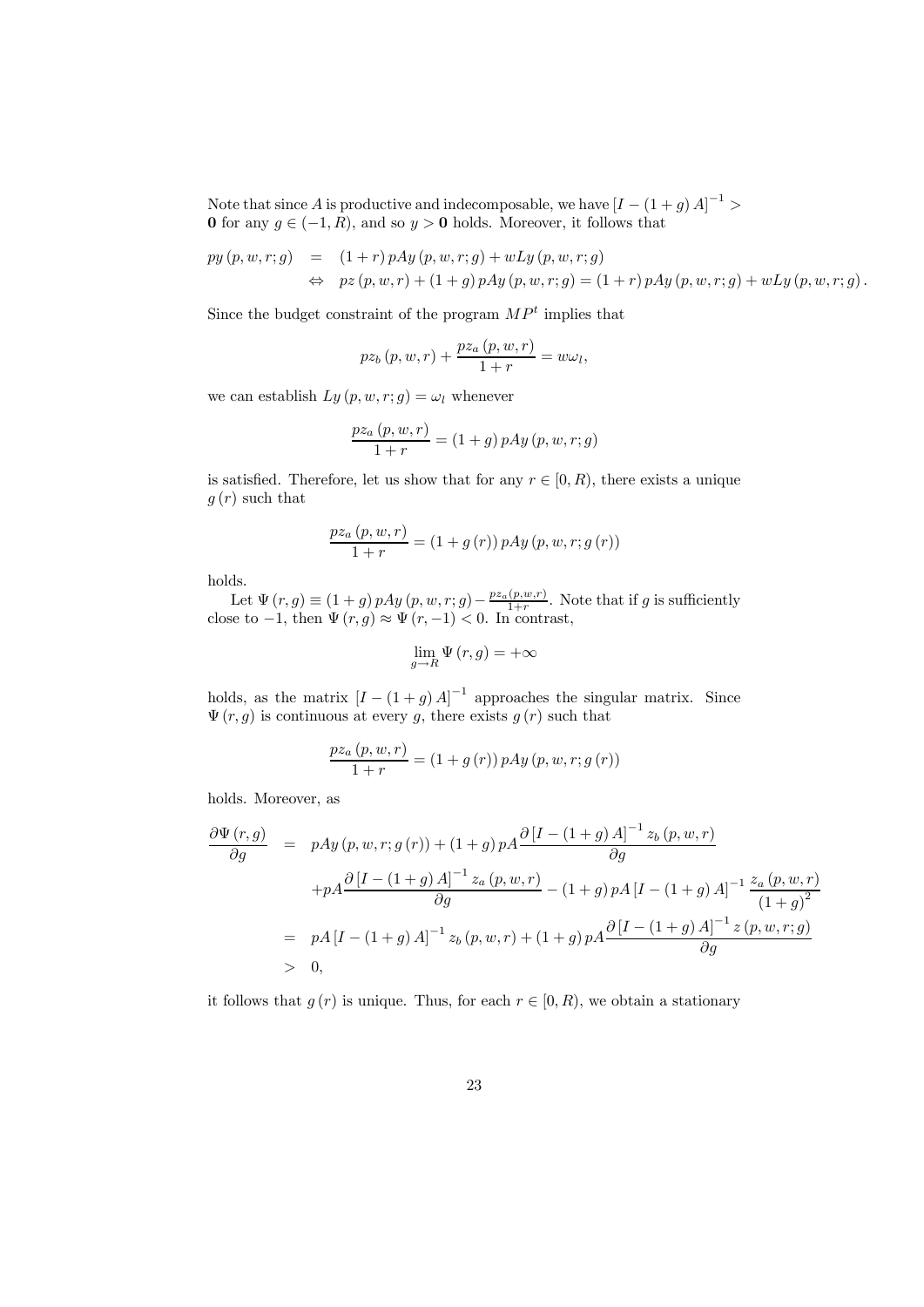price vector  $(p(r), w(r), r)$  such that

$$
p(r) = (1+r) p(r) A + w(r) L;
$$
  
\n
$$
y(p(r), w(r), r) = z_b (p(r), w(r), r) + \frac{z_a (p(r), w(r), r)}{1 + g(r)} + (1 + g(r)) A y (p(r), w(r), r),
$$
  
\n
$$
\frac{p(r) z_a (p(r), w(r), r)}{1 + r} = (1 + g(r)) p(r) A y (p(r), w(r), r);
$$
and  
\n
$$
L y (p(r), w(r), r) = \omega_l.
$$

In summary, the above-specified profile  $((p(r), w(r), r), y (p(r), w (r), r), g (r))$ satisfies all of the conditions for a stationary growth equilibrium.  $\blacksquare$ 

Now, we are ready to discuss the indeterminacy of the Sraffian stationary growth equilibrium. The definition of indeterminacy can be given analogical to Definition 4. Let the profile  $((p, w, r), y, g)$  be a Sraffian stationary growth equilibrium. Let us take any  $\varepsilon > 0$ . Take  $r'(\neq r)$ , which is sufficiently close to r such that  $\|(p', w', r')\, , (p, w, r)\| < \varepsilon$  holds, where  $w' \equiv 1 - \frac{r'}{R}$ and  $p' \equiv w'L(I - (1+r')A)^{-1}$ . Then, by Theorem 3, there exists a stationary growth equilibrium  $((p', w', r'), y', g')$ . As  $r' \neq r$ , it is obvious that  $(p', w', r') \neq (p, w, r)$ . This implies that  $((p, w, r), y, g)$  is indeterminate. Thus, we can summarize:

**Theorem 4:** Let  $\langle (A, L); \omega_l; u \rangle$  be an overlapping generation economy as specified above. Then, the corresponding Sraffian stationary growth equilibrium  $((p, w, r), y, q)$  under this economy is *indeterminate*.

Note that Theorem 4 can also be established by a standard proof similar to that developed for Theorem 1. Developing this proof parallel to the case of Theorem 1, we obtain the following system of  $2n + 1$  equations:

$$
\bar{p} = (1+r)\bar{p}A + wL; (1^*)
$$
  
( $I - (1+g)A$ )  $y = z(\bar{p}, w, r; g), (2^*)$ ;  

$$
(1+g)\bar{p}Ay = \frac{\bar{p}z_a(\bar{p}, w, r)}{1+r}. (3^*)
$$

Then, since the system of  $2n+1$  equations has  $2n+2$  unknown variables, it has freedom of degree one.

It is not difficult to see that the Jacobian matrix of the system of equations  $(1^*)$ ,  $(2^*)$ , and  $(3^*)$  has rank  $2n+1$ . Therefore, we can show the indeterminacy of the Sraffian stationary growth equilibrium by applying the implicit function theorem.

Note that the above result is due to the fact that the growth rate  $g$  is endogenously determined and so is an unknown variable. If the growth rate  $q$  is exogenously given as a parameter, then the system of equations  $(1^*)$ ,  $(2^*)$  with a fixed number  $g > -1$ , and  $(3^*)$  has only  $2n + 1$  unknown variables. Again, it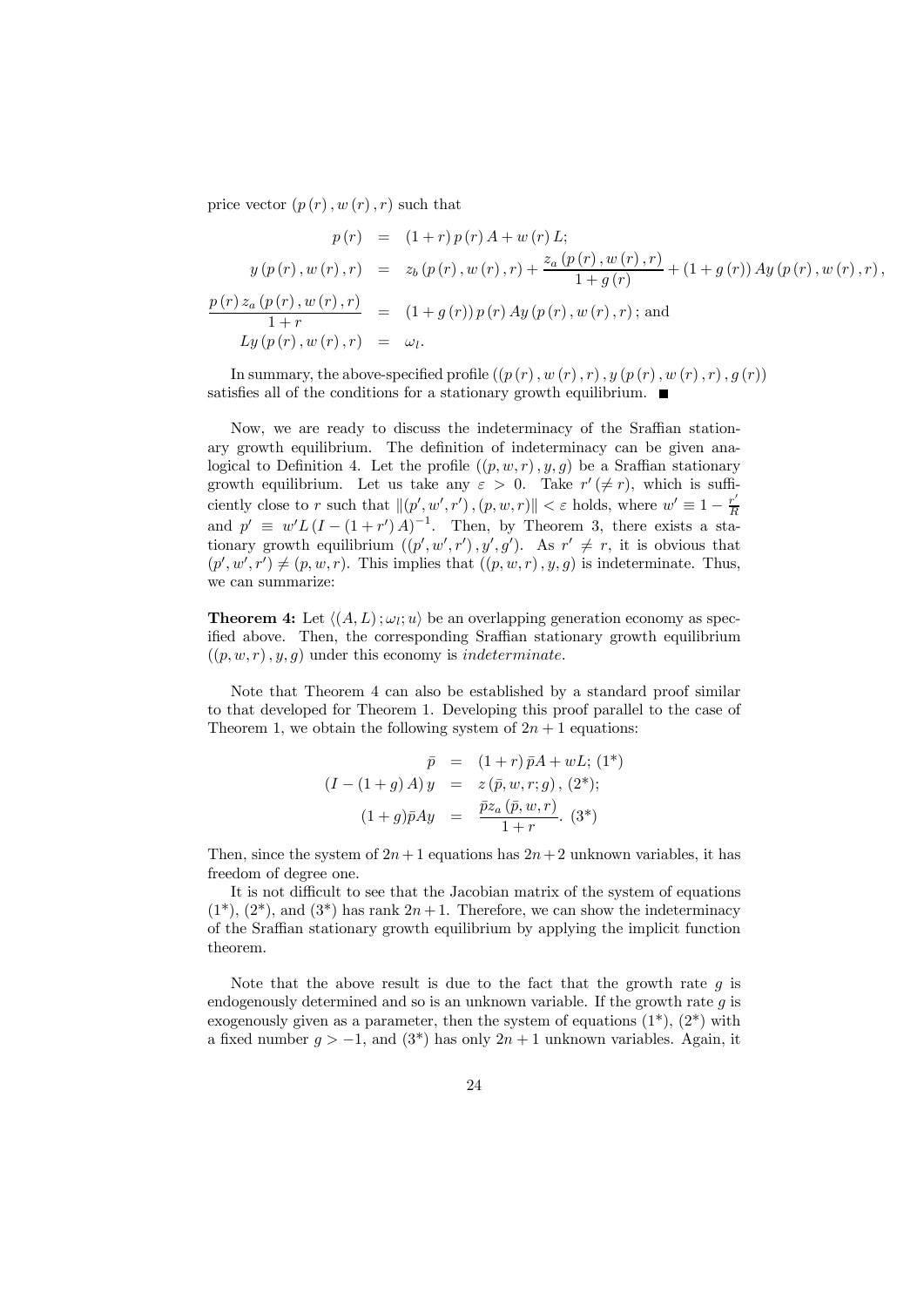is not difficult to see that the Jacobian matrix of the system of equations  $(1^*)$ ,  $(2^*)$  with a fixed number  $g > -1$ , and  $(3^*)$  has rank  $2n + 1$ . Therefore, we can show the determinacy of such an equilibrium by applying the implicit function theorem:

**Corollary 1:** Let  $\langle (A, L) ; \omega_l; u \rangle$  be an overlapping generation economy as specified above. Then, the Sraffian stationary growth equilibrium with an exogenous growth rate  $q \neq 0$ ,  $((p, w, r), y)$ , under this economy is *determinate*.

Note that, as in the case of steady-state equilibrium, the Sraffian stationary growth equilibrium with an exogenous growth rate is not necessarily guaranteed to exist. This is because each agent's optimization program is solved independently of the exogenous growth rate  $q \neq 0$ .

#### 8.2 Openness and genericity

Now let's investigate the openness and genericity of a parameter set of economies in which every Sraffian stationary growth equilibrium is regular.

For the demand functions of two generations  $z^a$ ,  $z^b$ , labor endowment  $\omega_\ell$ and for  $h = (h_1, h_2, ..., h_n, h^o) \in \mathbb{R}^{n+1}$ , define a perturbed demand function as

$$
z_i^b(h) \equiv z_i^b(p, w, r) + \frac{w}{p_i} h_i, \quad z_i^a(h) \equiv z_i^a(p, w, r) + \frac{w}{p_i} h^o,
$$
  

$$
z_i(p, w, r) \equiv z_i^b(p, w, r) + \frac{z_i^a(p, w, r)}{1 + g}
$$

for each  $i = 1, 2, ..., n$ , and  $\omega_l(h) \equiv \omega_{\ell} + \sum_{i=1}^n h_i + \frac{nh^o/1+g}{1+r}$ . Hence the perturbed demand function is represented as,

$$
z_i(h) \equiv z_i^b(h) + \frac{z_i^a(h)}{1+g}
$$

for each  $i = 1, 2, ..., n$ . The perturbed functions satisfy Walras' law and homogeneity.

Define a function F on the space of  $n + 1$  price variables  $(\bar{p}, w, r)$  where  $\bar{p} \equiv$  $(p_1, \ldots, p_{n-1}, 1)$  is the normalized price, there are n quantity variables  $(y_1, y_2, \ldots, y_n)$ , the growth rate of investments is q and add the parameter set  $(A, L, h)$  toward  $\mathbb{R}^{2n+1}$ , *i.e.* 

$$
F: \mathbb{R}_{++}^{n-1} \times \mathbb{R}_{++} \times \mathbb{R}_{+} \times \mathbb{R}_{++}^{n} \times \mathbb{R} \times \mathbb{R}_{+}^{n^{2}} \times \mathbb{R}_{++}^{n} \times \mathbb{R}^{n+1} \to \mathbb{R}^{2n+1}
$$

such that

$$
F(\bar{p}, w, r, y, g, A, L, h) = \begin{bmatrix} z(h) - [I - (1 + g)A]y \\ \bar{p} - (1 + r)\bar{p}A - wL \\ (1 + g)\bar{p}Ay - \frac{\bar{p}z^{a}(h)}{1 + r} \end{bmatrix}
$$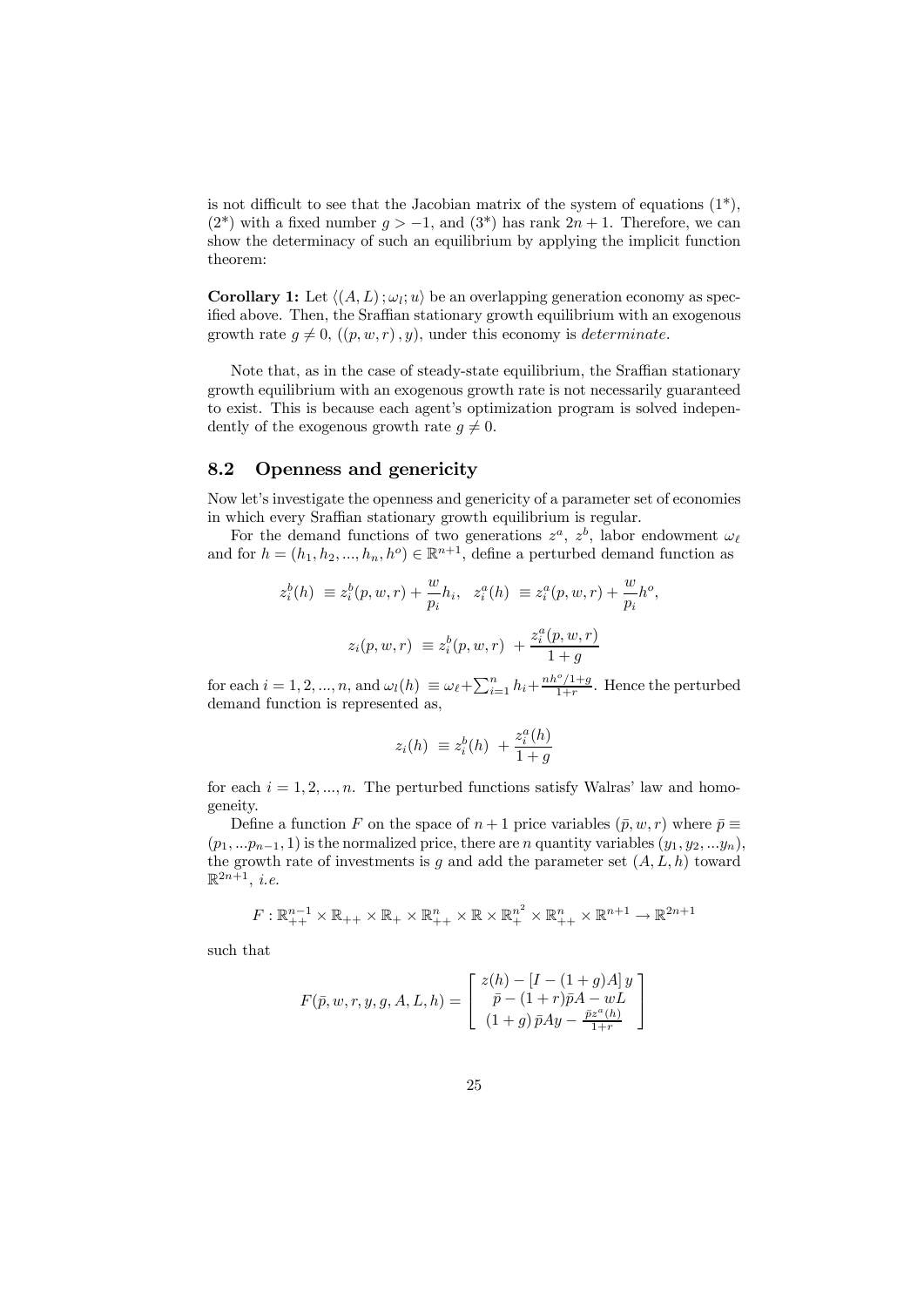where  $\bar{p}$  and L are row vectors, y is a column vector, and R is the maximum rate of profit.

A regular stationary growth equilibrium is a normalized equilibrium vector  $(\bar{p}, w, r, y, g)$  such that zero is a *regular value* of F, i.e. Jacobian **D**F has full-rank at  $(\bar{p}, w, r, y, g)$ .<sup>5</sup> An economy  $(A, L, h)$  is *regular* if every normalized stationary growth equilibrium vector  $(\bar{p}, w, r, y, g)$  is regular.<sup>6</sup> Denote the set of economies as  $P$  and the set of regular economies as  $P_R$ .

<sup>5</sup> The system of equation ; (1<sup>\*</sup>), ; (2<sup>\*</sup>) and ; (3<sup>\*</sup>) has  $2n + 1$  equations and  $n + 1$  price variables  $(p_1, ..., p_{n-1}, w, r)$ . Hence the growth rate g and quantity variables  $(y_1, ..., y_n)$  are to be determined simultaneously in the Jacobian. Including perturbed parameters, for any  $(A, L, h), D_{(\bar{p},y,w,r,g)}(F_{A,L,h}(\bar{p}, w, r, y, g))$  is given by:

$$
\begin{bmatrix}\n(i) & [(1+g)A-I] & \mathbf{D}_{\bar{p}}z(h) & \mathbf{D}_{w}z(h) & \mathbf{D}_{r}z(p,w,r) \\
0 & 0 & I_{n-1}^{*} - (1+r)A_{-n}^{T} & -L^{T} & -\bar{p}A \\
pAy & (1+g)pA & (ii) & (iii) & (iv)\n\end{bmatrix}
$$

where

and

$$
I_{n-1}^* = \begin{bmatrix} I_{n-1} \\ \mathbf{0} \end{bmatrix}
$$

$$
(i) = D_g z(p, w, r) - \frac{-wh^o}{(1+g)^2} [p_1^{-1}, ..., p_n^{-1}]^T + Ay
$$

$$
(ii) = [(1+g)A_{-n}y]^T - \frac{1}{1+r} [z_1^a(p, w, r) + \sum_{i=1}^n p_i \frac{\partial z_i^a(p, w, r)}{\partial p_1}, \dots, z_{n-1}^a(p, w, r) + \sum_{i=1}^n p_i \frac{\partial z_i^a(p, w, r)}{\partial p_{n-1}}],
$$

$$
(iii) = -\sum_{i=1}^n \left[ \frac{p_i}{1+r} \frac{\partial z_i^a(p, w, r)}{\partial w} \right] - \frac{nh^o}{1+r}.
$$

$$
(iv) = \sum_{i=1}^n \frac{p_i}{1+r} \left[ \frac{z_i^a(p, w, r)}{1+r} - \frac{\partial z_i^a(p, w, r)}{\partial r} \right] + \frac{nwh^o}{(1+r)^2}.
$$

In addition,  $\mathbf{D}_{\bar{p}}z(h)$  and  $\mathbf{D}_{w}z(h)$  are calculated as:

$$
D_{\bar{p}}z(h) = D_{\bar{p}}z(\bar{p}, w, r) - \begin{bmatrix} \frac{w}{p_1^2}(h_1 + \frac{h^o}{1+g}) & \mathbf{0} & \dots & \mathbf{0} \\ \mathbf{0} & \frac{w}{p_2^2}(h_2 + \frac{h^o}{1+g}) & \mathbf{0} & \dots & \mathbf{0} \\ & & & \ddots & & \\ \mathbf{0} & \dots & \mathbf{0} & \frac{w}{p_{n-1}^2}(h_{n-1} + \frac{h^o}{1+g}) \\ \mathbf{0} & \dots & \mathbf{0} & \mathbf{0} \end{bmatrix},
$$

$$
D_w z(h) = D_w z(p, w, r) + \left[\frac{1}{p_1}(h_1 + \frac{h^o}{1+g}), \frac{1}{p_2}(h_2 + \frac{h^o}{1+g}), ..., \frac{1}{p_{n-1}}(h_n + \frac{h^0}{1+g})\right]^T.
$$

<sup>6</sup>Likewise, we can define an economy  $(A, L, h)$  is as *regular* if every normalized steady-state equilibrium vector  $(\bar{p}, w, r, y)$  is regular. Then, as similar to the proof of Theorem 5 discussed below, it can be shown that such a regular economy is open and has full measure.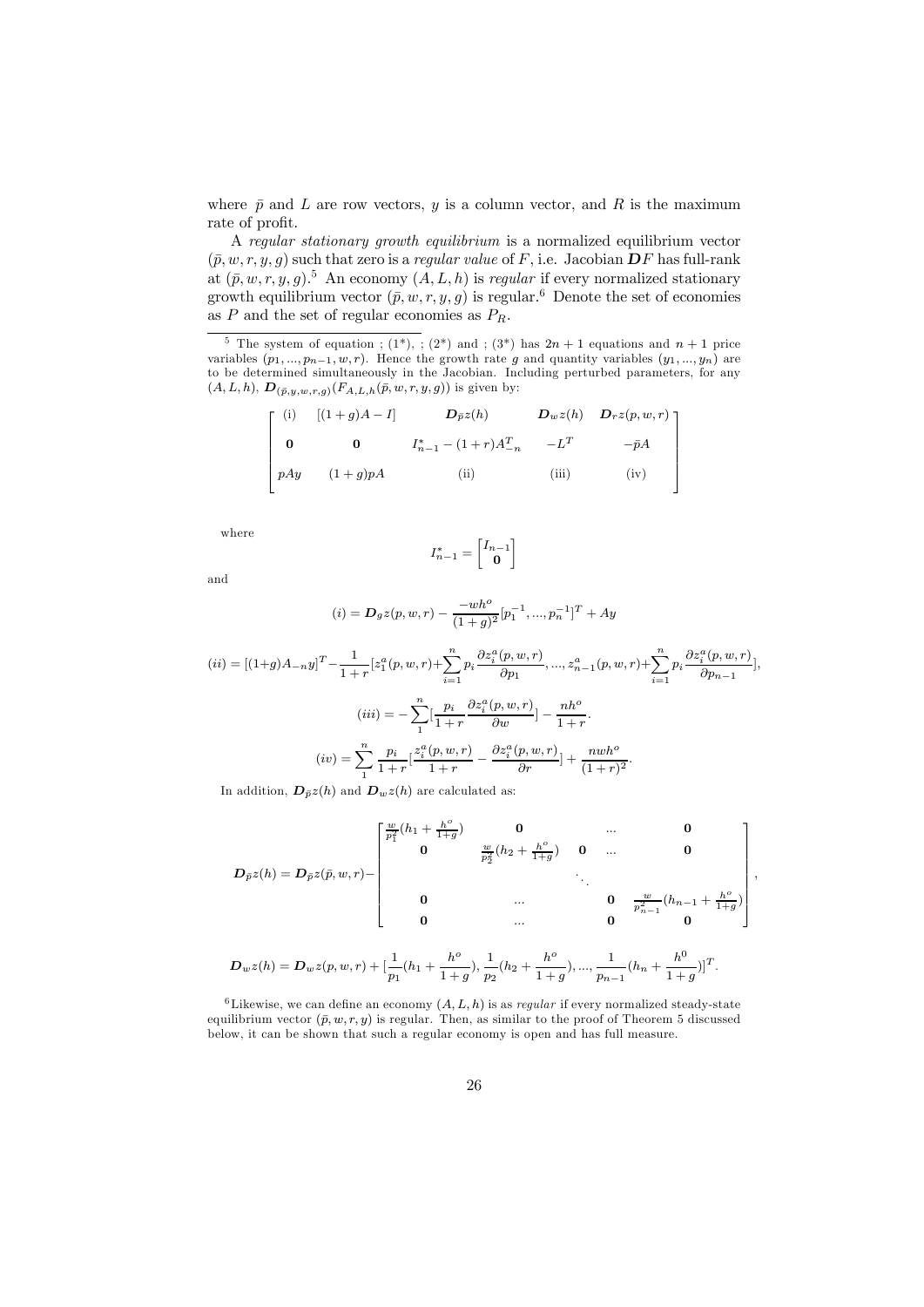#### **Theorem 5:**  $P_R$  is open and has full measure in  $P$ .

**Proof.** The full measure claim of  $P_R$  is proven by the transversality theorem. Trivially, the function  $F$  defined above is smooth on the domain including all  $(\bar{p}, w, r, y, g)$  and parameter  $(A, L, h)$  in  $\mathbb{R}_{++}^{n-1} \times \mathbb{R}_{++} \times \mathbb{R}_{+} \times \mathbb{R}_{++} \times \mathbb{R} \times \mathbb{R}_{++}^{n^2} \times \mathbb{R}_{++}^{n} \times \mathbb{R}^{n+1}$ . If zero is a regular value of F at  $(\bar{p}, w, r, y; g)$  and the Jacobian  $\mathbf{D}F$ with respect to  $A, L, h$  has full rank  $2n + 1$ , then except a set of  $(A', L', h') \in$  $\mathbb{R}^{n^2}_{+} \times \mathbb{R}^{n+1}_{+} \times \mathbb{R}^{n+1}$  of measure zero,  $F_{A,L,h}(\bar{p}, w, r, y, g) : \mathbb{R}^{n-1}_{++} \times \mathbb{R}_{++} \times \mathbb{R}_{+} \times$  $\mathbb{R}^n_{++} \times \mathbb{R} \to \mathbb{R}^{2n+1}$  has 0 as a regular value. Define the Jacobian  $DF$  with respect to  $(A, L, h)$ , which is denoted by  $\mathbf{D}_{A, L, h}F$ , as below:

$$
\mathbf{D}_{A,L,h}F = \begin{bmatrix} \frac{w}{p_1} & \frac{w}{(1+g)p_1} & (1+g)y^T & & & \\ & \ddots & & & \ddots & & \\ & & \frac{w}{p_n} & \frac{w}{(1+g)p_n} & & & (1+g)y^T & \\ & & & & & (v) & -wI_n \\ & & & & & (v) & & -wI_n \\ & & & & & & (vi) & & 0 \end{bmatrix}
$$

where the row vector  $y^T$  is the transpose of y,  $I_n$  is the  $n \times n$  identity matrix,  $(v) = -(1+r)[p_1I_n...p_{n-1}I_n, I_n]$  is  $n \times n^2$  and  $(vi) = (1+g)[p_1y^T...p_ny^T]$  is  $1 \times n^2$ matrix.<sup>7</sup> The first  $n + 1$  columns are for  $(h_1, ..., h_n, h^o)$ , the next  $n^2$  columns are for the components of  $A$  and the last  $n$  columns are for the components of L.

To see the full-measureness of regular economy  $P_R$ , it is sufficient to check that  $\mathbf{D}_{A,L,h}F$  has full rank. Observe that the first  $n \times (n+1)$  submatrix of the upper-left is nonsingular. Next, the shape of (v) and  $-wI_n$  guarantees n nonzero rows which are linearly independent. The bottom row will also be nonzero in elementary column operation. Therefore,  $\mathbf{D}_{A,L,h}F$  has full rank. Since we have shown that  $D_{A,L,h}F$  has full row rank at all  $(\bar{p}, w, 1+r, y, g, A, L, h)$  with  $F = 0$ , then by the transversality theorem,  $F_{A,L,h}(\bar{p}, w, r, y, g)$  has 0 as a regular value almost everywhere in  $P$ . In other words,  $P_R$  has full measure.

As for the openness, consider the contrary case. Suppose  $P_R$  is not open. Then there would be a sequence  $\{(A, L, h)_{k}\}\$  of non-regular economies converging to a regular economy  $(A, L, h)_* \in P_R$ . Correspondingly, there exists a sequence of non-regular equilibria  $\{(\bar{p}, r, w, y, g)_k\}$  which converges to a regular equilibrium  $(\bar{p}, r, w, y, g)_*$  at  $(A, L, h)_*.$  Then the corresponding Jacobian matrices  $\mathbf{D} F_{(A,L,h)_k}(\bar{p}, w, r, y, g)_k$  of  $2n + 1$  rows and  $2n + 2$  columns exist, as seen

$$
p_i I_n = \begin{bmatrix} p_i & \mathbf{0} & \mathbf{0} \\ \mathbf{0} & \ddots & \mathbf{0} \\ \mathbf{0} & \mathbf{0} & p_i \end{bmatrix}.
$$

<sup>&</sup>lt;sup>7</sup> Here, each  $p_iI_n$  is  $n \times n$  matrix: